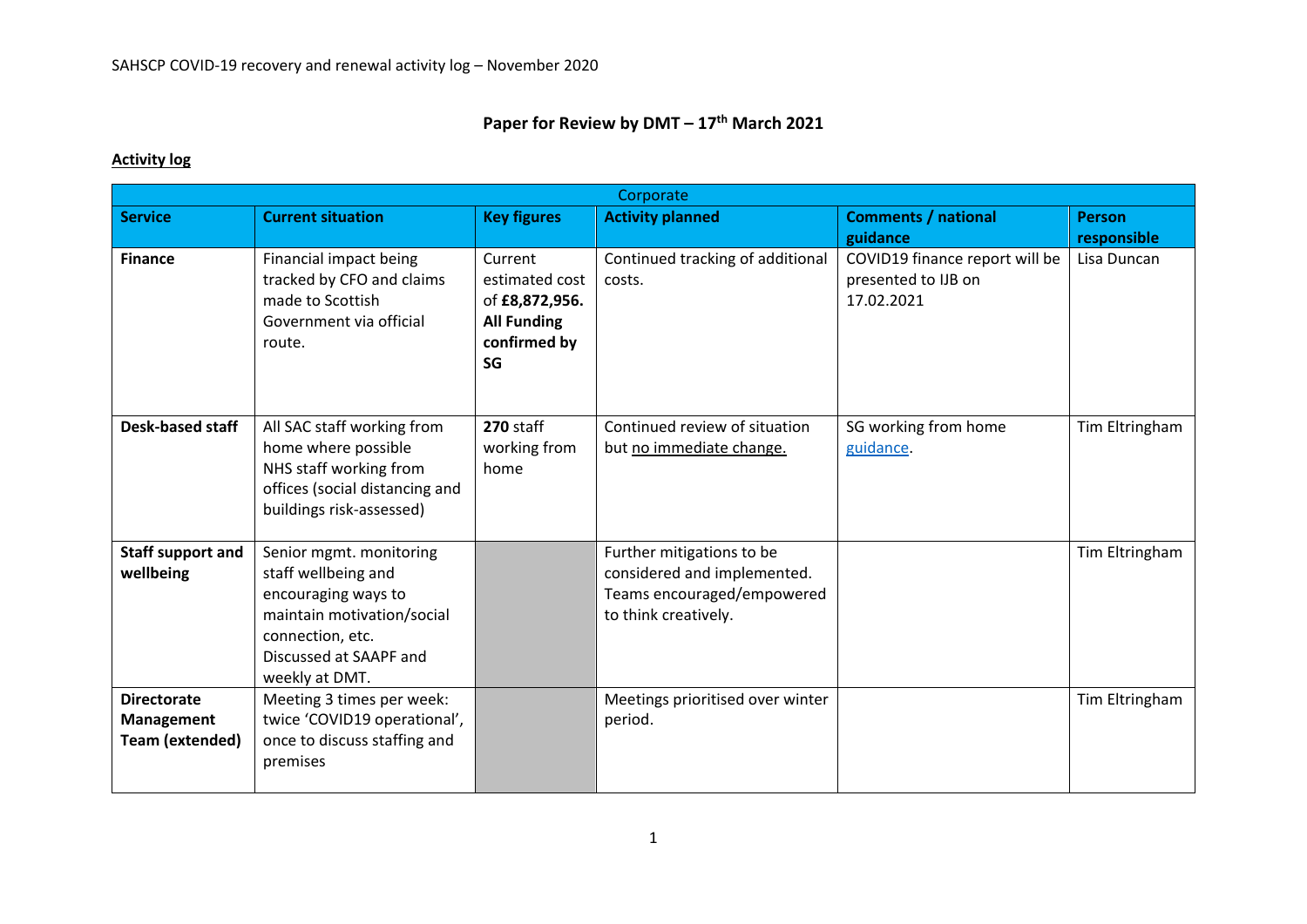| Governance                    | All meetings reinstated and<br>taking place remotely (MS<br>Teams) | Stream or record governance<br>meetings                                      | John Wood |
|-------------------------------|--------------------------------------------------------------------|------------------------------------------------------------------------------|-----------|
| COVID-19<br>learning exercise | Learning mainstreamed<br>across the HSCP.                          | To be done at corporate and<br>service level.                                | John Wood |
|                               |                                                                    | To be reflected in: Digital<br>strategy; OD strategy; and<br>Strategic Plan. |           |

| <b>Community Health and Care (Adults and Older People)</b> |                                                                                                                                                             |                                                                                                                                                                                               |                                                                                                                                                              |                                                                                |                                            |  |  |
|------------------------------------------------------------|-------------------------------------------------------------------------------------------------------------------------------------------------------------|-----------------------------------------------------------------------------------------------------------------------------------------------------------------------------------------------|--------------------------------------------------------------------------------------------------------------------------------------------------------------|--------------------------------------------------------------------------------|--------------------------------------------|--|--|
| <b>Service</b>                                             | <b>Current situation</b>                                                                                                                                    | <b>Key figures</b>                                                                                                                                                                            | <b>Activity planned</b>                                                                                                                                      | <b>Comments / national</b>                                                     | <b>Person</b>                              |  |  |
| <b>Care Homes</b>                                          | Care Home Oversight Group<br>main forum for assurance<br>and support. Particular focus<br>in recent weeks on staff<br>vaccination of staff and<br>residents | Testing:<br>exceeding 99%<br>staff testing<br>target<br><b>Outbreaks:</b><br>reported<br>between 1 and<br>4<br><b>Vaccinations:</b><br>80% of staff and<br>90% of<br>residents<br>vaccinated. | Continued CHOG meetings with<br>streamlined approach.<br>Review assurance visit approach<br>with CI and Nursing Directorate<br>to ensure joined up approach. | guidance<br>Care home clinical and<br>practice guidance.<br>Visiting guidance. | <b>Responsible</b><br><b>Billy McClean</b> |  |  |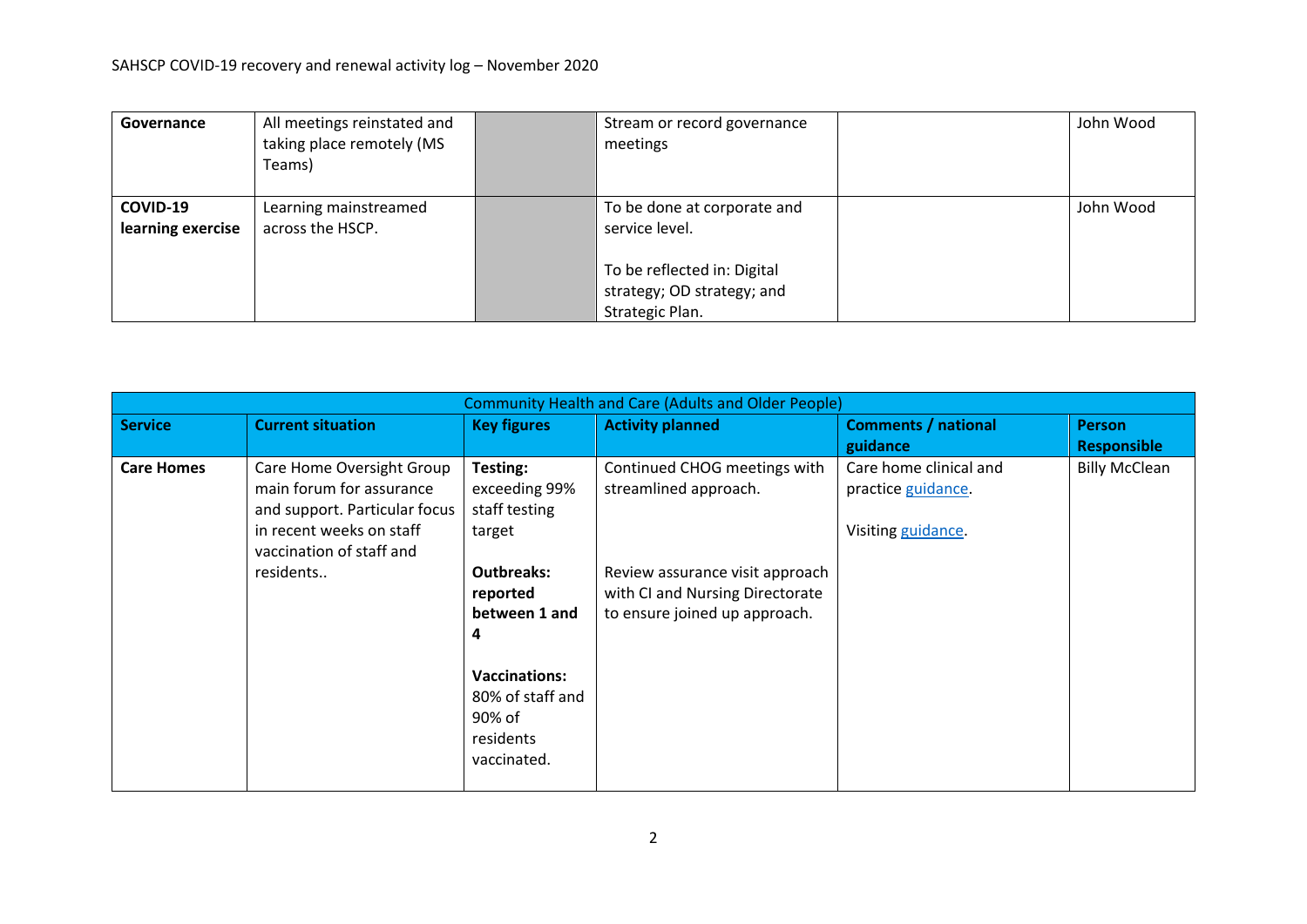|                     |                               | <b>Safety Huddle:</b>    |                                 |                            |                        |
|---------------------|-------------------------------|--------------------------|---------------------------------|----------------------------|------------------------|
|                     |                               | 99% completion           |                                 |                            |                        |
|                     |                               | rate                     |                                 |                            |                        |
| <b>Care at Home</b> | Work in real time to          | Delayed                  | Improvements to Reablement.     |                            | <b>Eddie Gilmartin</b> |
|                     | reducing delayed discharges   | discharge: 46            |                                 |                            |                        |
|                     | is underway - maintaining     | (30 standard)            | Further work with 'extreme      |                            |                        |
|                     | capacity to continue this     |                          | teams' to reduce delayed        |                            |                        |
|                     | improvement and looking at    | Pre-COVID19              | discharge.                      |                            |                        |
|                     | reviewing existing pathways   | <b>CAH hours:</b>        |                                 |                            |                        |
|                     | and processes will be a focus | 13,500                   |                                 |                            |                        |
|                     | going forward.                | Current hours:           |                                 |                            |                        |
|                     |                               | 14,100                   |                                 |                            |                        |
|                     |                               | Increase of              |                                 |                            |                        |
|                     |                               | approx. 600              |                                 |                            |                        |
|                     |                               | hours                    |                                 |                            |                        |
|                     |                               |                          |                                 |                            |                        |
| <b>Reablement</b>   | Recent investment to          | Looking to               | Improvements to Reablement.     |                            | <b>Eddie Gilmartin</b> |
|                     | increase line management,     | recruit another          | Project Board has met, Vacancy  |                            |                        |
|                     | assessment and support        | 40 staff                 | adverts out his week            |                            |                        |
|                     | capacity                      |                          | Hospital staff returning to AUH |                            |                        |
|                     |                               |                          | to assess, working practices    |                            |                        |
|                     |                               |                          | being refined and improved      |                            |                        |
|                     |                               |                          | around discharges               |                            |                        |
| <b>PPE Hub</b>      | PPE Hub will be operational   | Forecast Weekly          | Keep procurement                | PPE access for social care | Sandra Rae             |
|                     | until March 2021 and the      | Unit                     | arrangements under review.      | providers.                 |                        |
|                     | community equipment store     | Requirement              |                                 |                            |                        |
|                     | remains ready for any         | Masks: 12,600            | Review PPE Hub post-winter.     |                            |                        |
|                     | increased surge with          | <b>Full Face Visors:</b> |                                 |                            |                        |
|                     | management arrangements       | 350                      |                                 |                            |                        |
|                     | transferring to adult         | <b>Eye Protection</b>    |                                 |                            |                        |
|                     | services. Broader work is led | Frames &                 |                                 |                            |                        |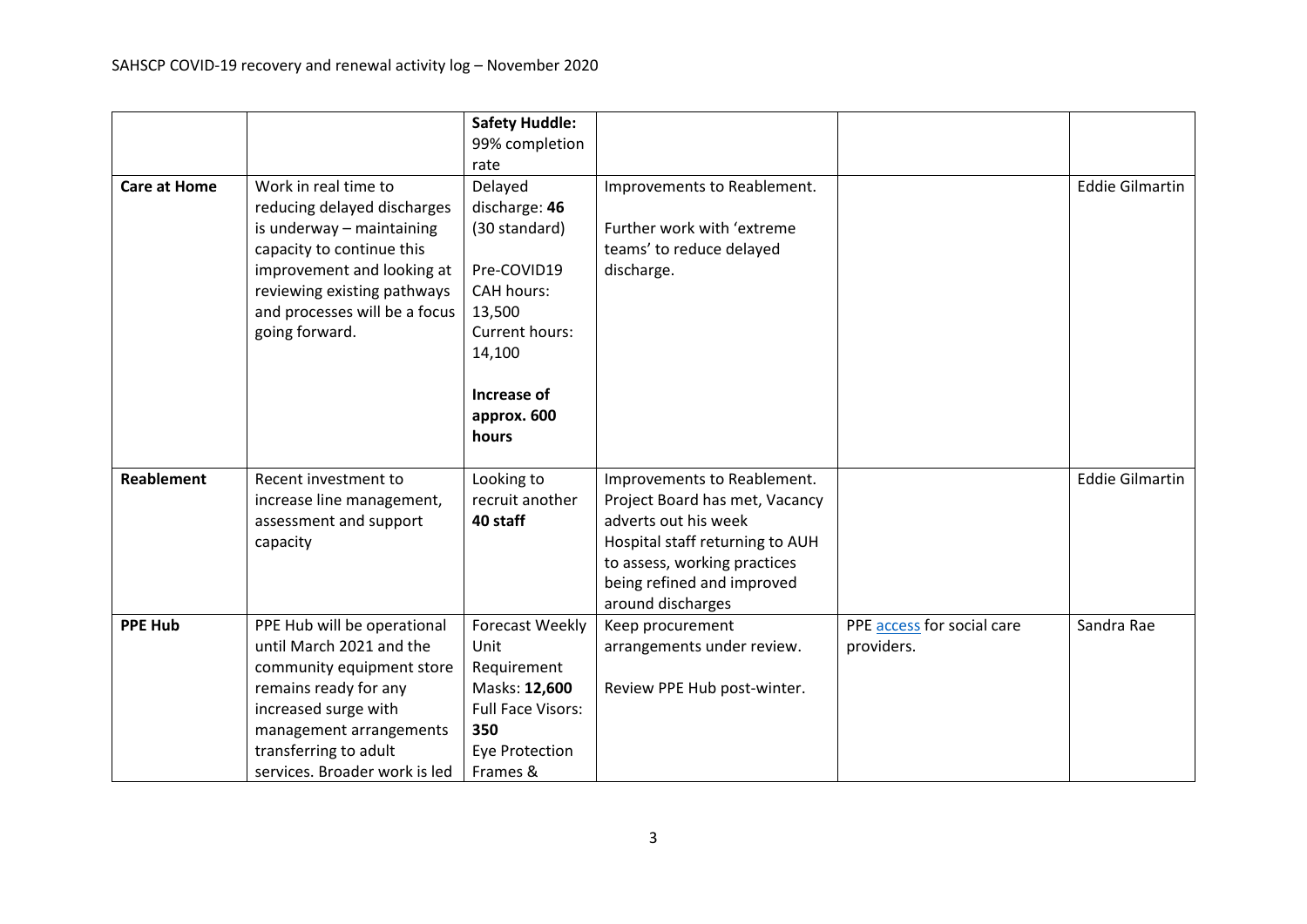|                  | through our locality          | Lenses/Goggles: |                                  |               |
|------------------|-------------------------------|-----------------|----------------------------------|---------------|
|                  | planning teams.               | 50              |                                  |               |
|                  |                               | Disposable      |                                  |               |
|                  |                               | Aprons: 12,600  |                                  |               |
|                  |                               | Nitrile Gloves: |                                  |               |
|                  |                               | 35,280          |                                  |               |
|                  |                               | Vinyl Gloves:   |                                  |               |
|                  |                               | 15,120          |                                  |               |
| <b>Community</b> | community equipment store     |                 | NHS Community Store know         | Lisa McAlpine |
| <b>Equipment</b> | remains ready for any         |                 | has Band 5 in post for           |               |
| <b>Store</b>     | increased surge with          |                 | approximately 3 months, in       |               |
|                  | management arrangements       |                 | order to support the line        |               |
|                  | transferring to adult         |                 | management of staff and          |               |
|                  | services. Broader work is     |                 | implementation of policy and     |               |
|                  | being progressed in relation  |                 | procedures. No issues at         |               |
|                  | to this service in Dupes Road |                 | present in relation to           |               |
|                  | Troon.                        |                 | equipment delays.                |               |
|                  |                               |                 |                                  |               |
|                  |                               |                 | The cleaning of equipment        |               |
|                  |                               |                 | continues to be a challenge for  |               |
|                  |                               |                 | Troon Community Store and        |               |
|                  |                               |                 | the logistics to utilise the NHS |               |
|                  |                               |                 | store for cleaning continues to  |               |
|                  |                               |                 | throw up challenges.             |               |
|                  |                               |                 |                                  |               |
|                  |                               |                 | Budget for established staffing  |               |
|                  |                               |                 | structure has been finalised     |               |
|                  |                               |                 | with Lisa Duncan. And now        |               |
|                  |                               |                 | awaiting outcome of job          |               |
|                  |                               |                 | evaluation process for Co-       |               |
|                  |                               |                 | Ordinator's post. This post is   |               |
|                  |                               |                 | fundamental to progressing       |               |
|                  |                               |                 | the management structure         |               |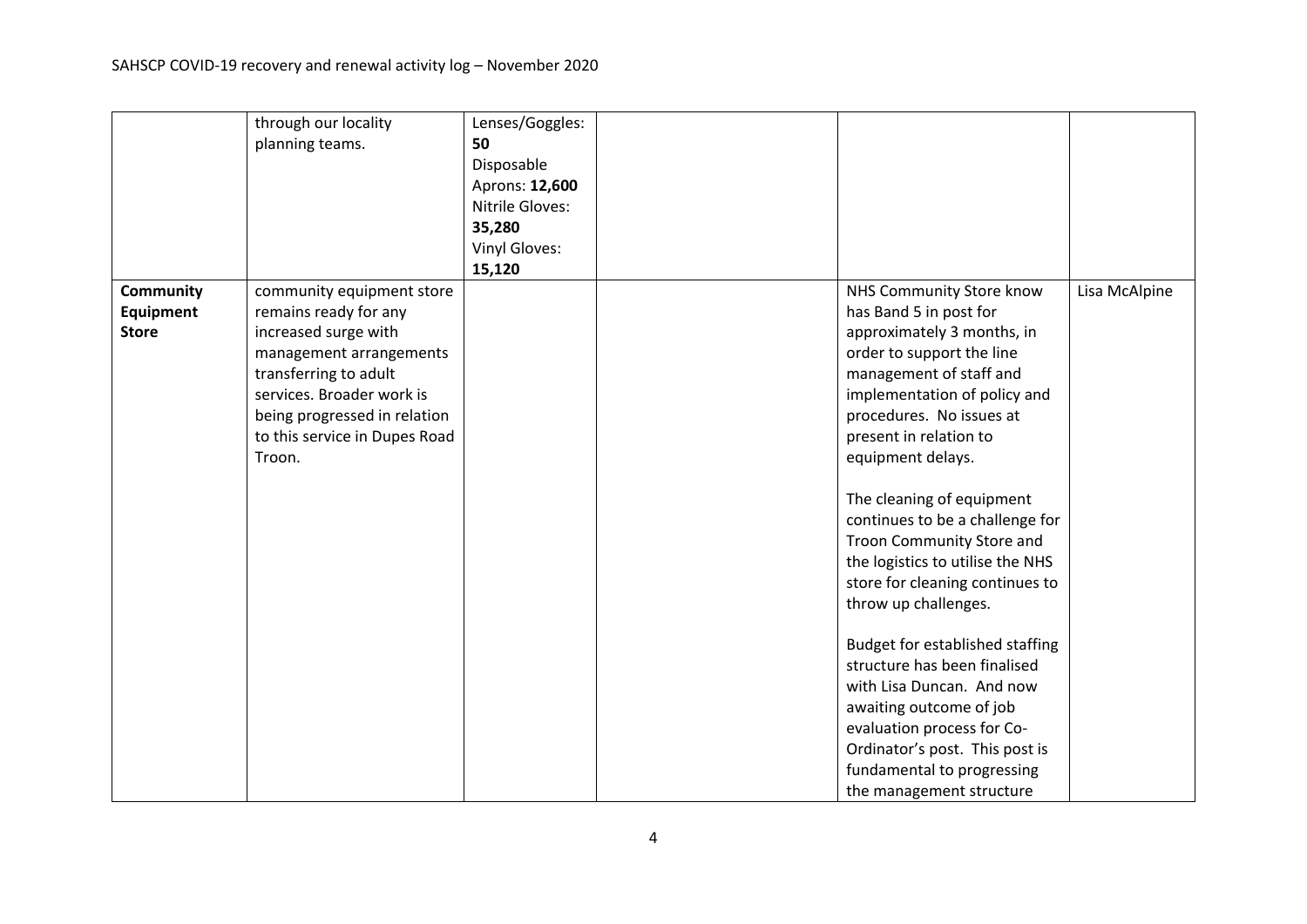|                                                |                                                                                                                                                                                                                                                                                                                                                                  |                                                 |                                                                                                                                                                                                                                              | and the overall broader vision<br>for these two equipment<br>stores in South Ayrshire, but<br>also to efficiently and<br>effectively support Ayrshire<br>and Arran disciplines Pan<br>Ayrshire. |             |
|------------------------------------------------|------------------------------------------------------------------------------------------------------------------------------------------------------------------------------------------------------------------------------------------------------------------------------------------------------------------------------------------------------------------|-------------------------------------------------|----------------------------------------------------------------------------------------------------------------------------------------------------------------------------------------------------------------------------------------------|-------------------------------------------------------------------------------------------------------------------------------------------------------------------------------------------------|-------------|
| Day Services-<br><b>Older People</b>           | Alternative models (e.g.<br>outreach) in place where<br>building-based day services<br>are closed<br>Working closely with service<br>providers<br>All staff tested weekly in line<br>with our care home staff<br>and follow the same<br>guidance<br><b>Overmills and Nursery</b><br>Court providing outreach<br>service: undertaking<br>medication/personal care | Over 250 visits<br>per week                     |                                                                                                                                                                                                                                              | Guidance on adult social care<br>building-based day services.                                                                                                                                   | Helen Brown |
|                                                | visits that would have been<br>supported during day care<br>placements                                                                                                                                                                                                                                                                                           |                                                 |                                                                                                                                                                                                                                              |                                                                                                                                                                                                 |             |
| Day Services-<br>Learning<br><b>Disability</b> | Alternative models (e.g.<br>outreach) in place where<br>building-based day services<br>are closed.<br>Working closely with service<br>providers.                                                                                                                                                                                                                 | Over 60<br>microbreaks<br>provided per<br>week. | <b>Across Learning Disability</b><br>Services generally, all Service<br>Providers initially reduced all<br>supports to only support such<br>as personal care, meals etc. and<br>as such all social supports,<br>group, social activity, etc. | Guidance on adult social care<br>building-based day services.                                                                                                                                   | Sandra Rae  |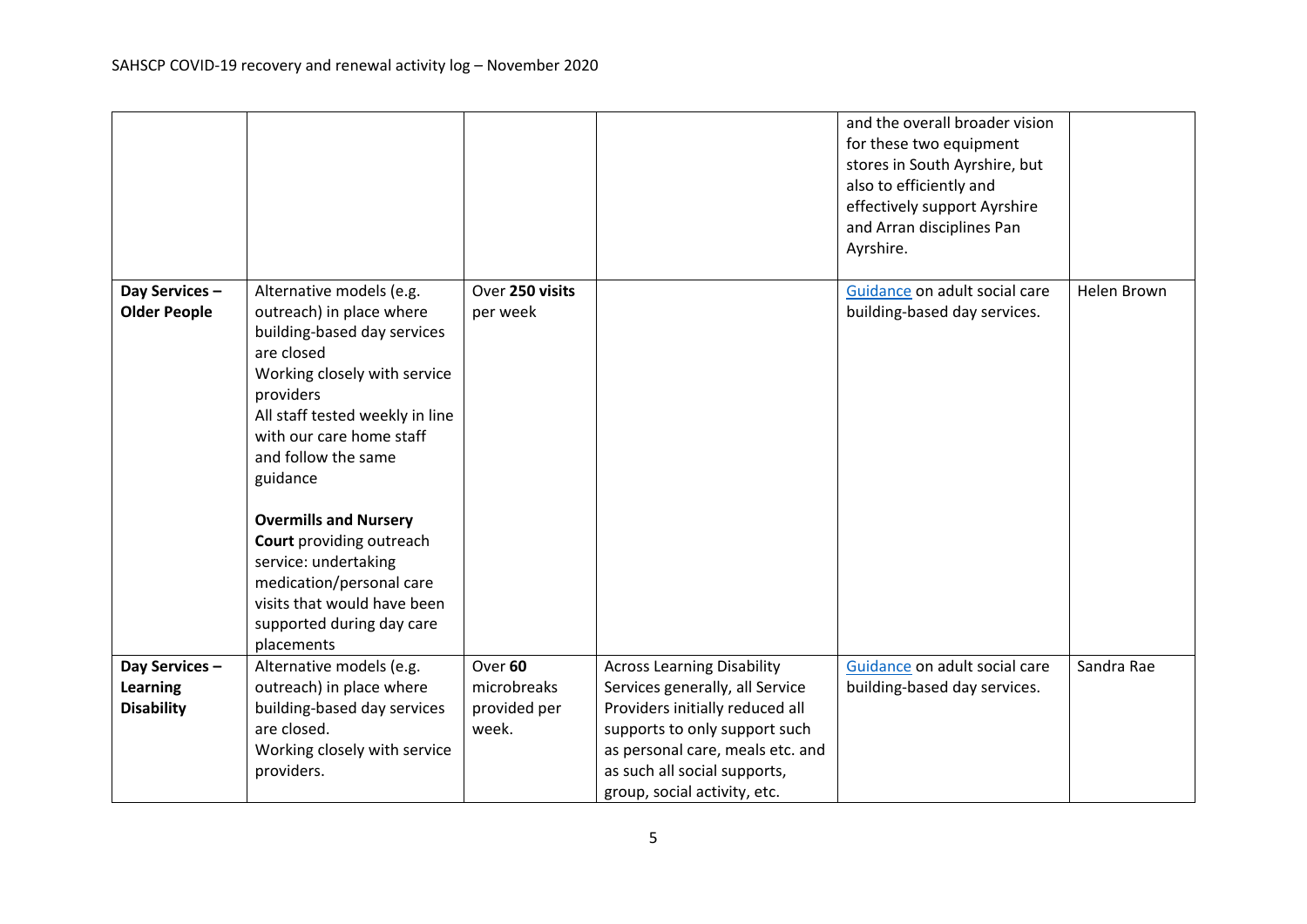|                | All staff tested weekly in line |                 | stopped. These are now being    |                        |
|----------------|---------------------------------|-----------------|---------------------------------|------------------------|
|                | with our care home staff        |                 | carefully and meaningfully      |                        |
|                | and follow the same             |                 | resumed with a recognition that |                        |
|                | guidance.                       |                 | supports will not return to     |                        |
|                |                                 |                 | 'normal' for some time.         |                        |
|                | Kyle: remains closed            |                 |                                 |                        |
|                | Arran View: microbreak          |                 |                                 |                        |
|                | service in place                |                 |                                 |                        |
|                | Girvan Opps: Outreach in        |                 |                                 |                        |
|                | place                           |                 |                                 |                        |
|                | Hansel: operating micro-        |                 |                                 |                        |
|                | break services                  |                 |                                 |                        |
| <b>ASP</b>     | Local guidance on the           | Average of 20   | Admin support to be addressed.  | <b>Scott Hunter</b>    |
|                | conducting of Adult Support     | ASP referrals   |                                 |                        |
|                | and Protection                  | per week.       |                                 |                        |
|                | investigations was              |                 |                                 |                        |
|                | developed and shared for        | Average of 22   |                                 |                        |
|                | implementation - this           | Vulnerable      |                                 |                        |
|                | covered undertaking risk        | Adult referrals |                                 |                        |
|                | assessments in the              | per week.       |                                 |                        |
|                | community and convening         |                 |                                 |                        |
|                | multi-agency Planning           |                 |                                 |                        |
|                | Meetings, Case Conferences      |                 |                                 |                        |
|                | and Review Case                 |                 |                                 |                        |
|                | Conferences.                    |                 |                                 |                        |
| Community      | Services continue at Biggart    |                 | Work has begun to prepare       | <b>Eddie Gilmartin</b> |
| Hospitals-     | Community hospital with         |                 | Buchanan ward for the transfer  |                        |
| <b>Biggart</b> | some adaptations e.g. some      |                 | of Stroke Rehab from            |                        |
|                | Consultant and other clinics    |                 | Drummond ward and Buchanan      |                        |
|                | have resumed in Ferguson        |                 | ward continues at a state of    |                        |
|                | Day Hospital with               |                 | readiness.                      |                        |
|                | adaptations in line with Risk   |                 | Work is almost complete in      |                        |
|                | Assessments.                    |                 | Buchanan ward. The transfer     |                        |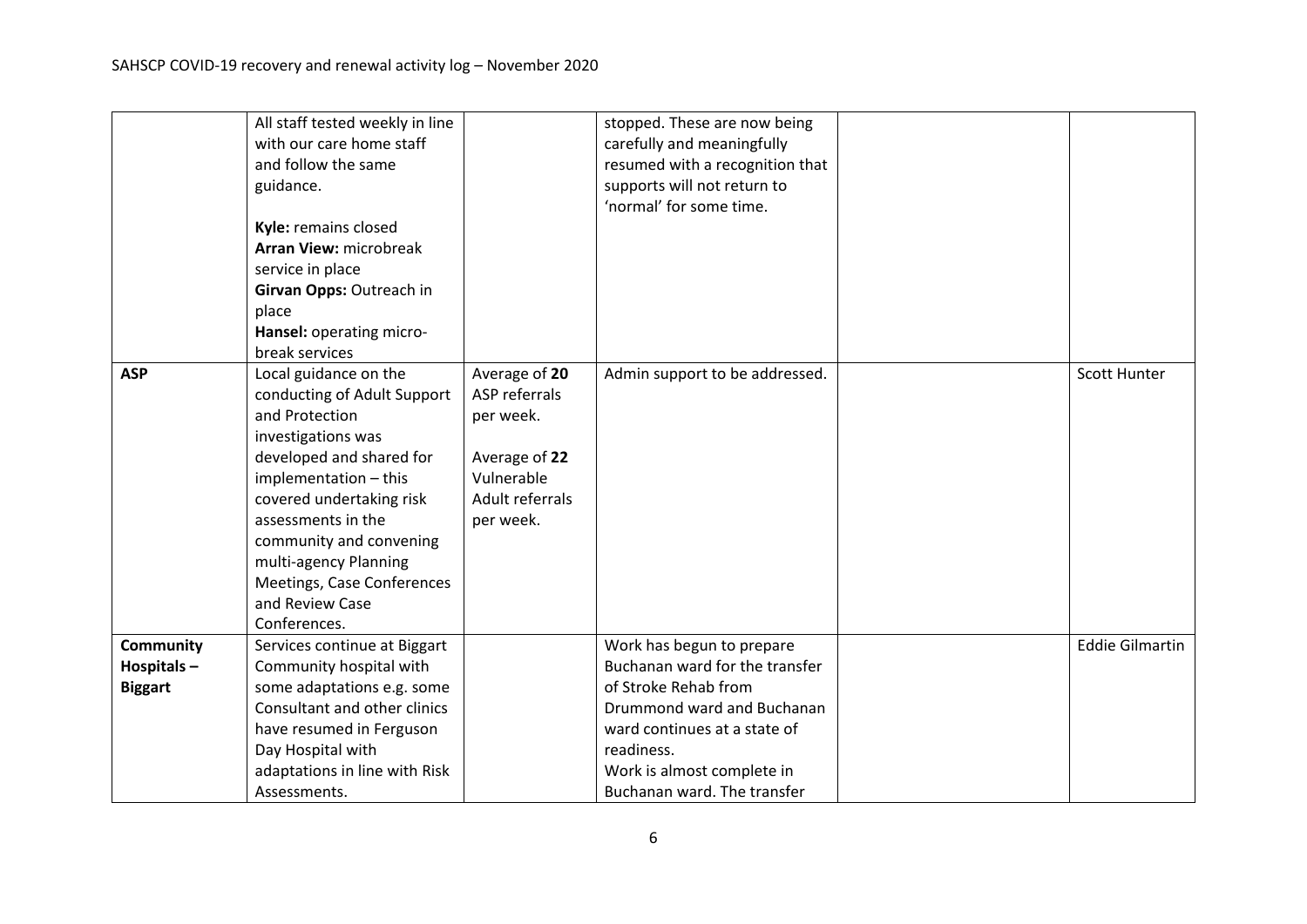|                  |                                  | from Drummond will take place                         |                        |
|------------------|----------------------------------|-------------------------------------------------------|------------------------|
|                  | Administrative staff (council)   | on the weekend of 14 <sup>th</sup> & 15 <sup>th</sup> |                        |
|                  | based at Biggart are still       | November. Drummond ward                               |                        |
|                  | mostly working from home         | will then be prepped for use as                       |                        |
|                  | where they can.                  | a surge capacity ward. The focus                      |                        |
|                  |                                  | will be on utilising it as a Social                   |                        |
|                  | MacMillan ward staff are         | Care facility as Buchanan was.                        |                        |
|                  | part of the government staff     | The implications of staffing and                      |                        |
|                  | weekly testing group with        | medical cover around this will                        |                        |
|                  | 100% uptake from all staff       | be determined by the type of                          |                        |
|                  | <b>SCN Mack and DCN</b>          | patients required to use it. ?                        |                        |
|                  | Thomson are working with 6       | Social Care = Residential, where                      |                        |
|                  | designated care homes and        | most people awaiting in                               |                        |
|                  | supporting them in the           | hospital for Care Homes require                       |                        |
|                  | changes to hospital based        | Nursing care. Work ongoing.                           |                        |
|                  | lab weekly testing               |                                                       |                        |
|                  |                                  |                                                       |                        |
|                  |                                  | The Day Hospital Service                              |                        |
|                  |                                  | Restructure will continue to be                       |                        |
|                  |                                  | reviewed. Service users being                         |                        |
|                  |                                  | seen in OP and community                              |                        |
|                  |                                  | settings                                              |                        |
|                  |                                  |                                                       |                        |
| <b>Community</b> | <b>Girvan Community Hospital</b> |                                                       | <b>Eddie Gilmartin</b> |
| Hospitals-       | inpatient service continues      |                                                       |                        |
| Girvan           | to operate as normal. The        |                                                       |                        |
|                  | Minor Injuries Unit is           |                                                       |                        |
|                  | operating on a telephone         |                                                       |                        |
|                  | triage, 'appointment only'       |                                                       |                        |
|                  | model, implemented during        |                                                       |                        |
|                  | the Covid-19 crisis and          |                                                       |                        |
|                  | continues to be operated         |                                                       |                        |
|                  | along these lines.               |                                                       |                        |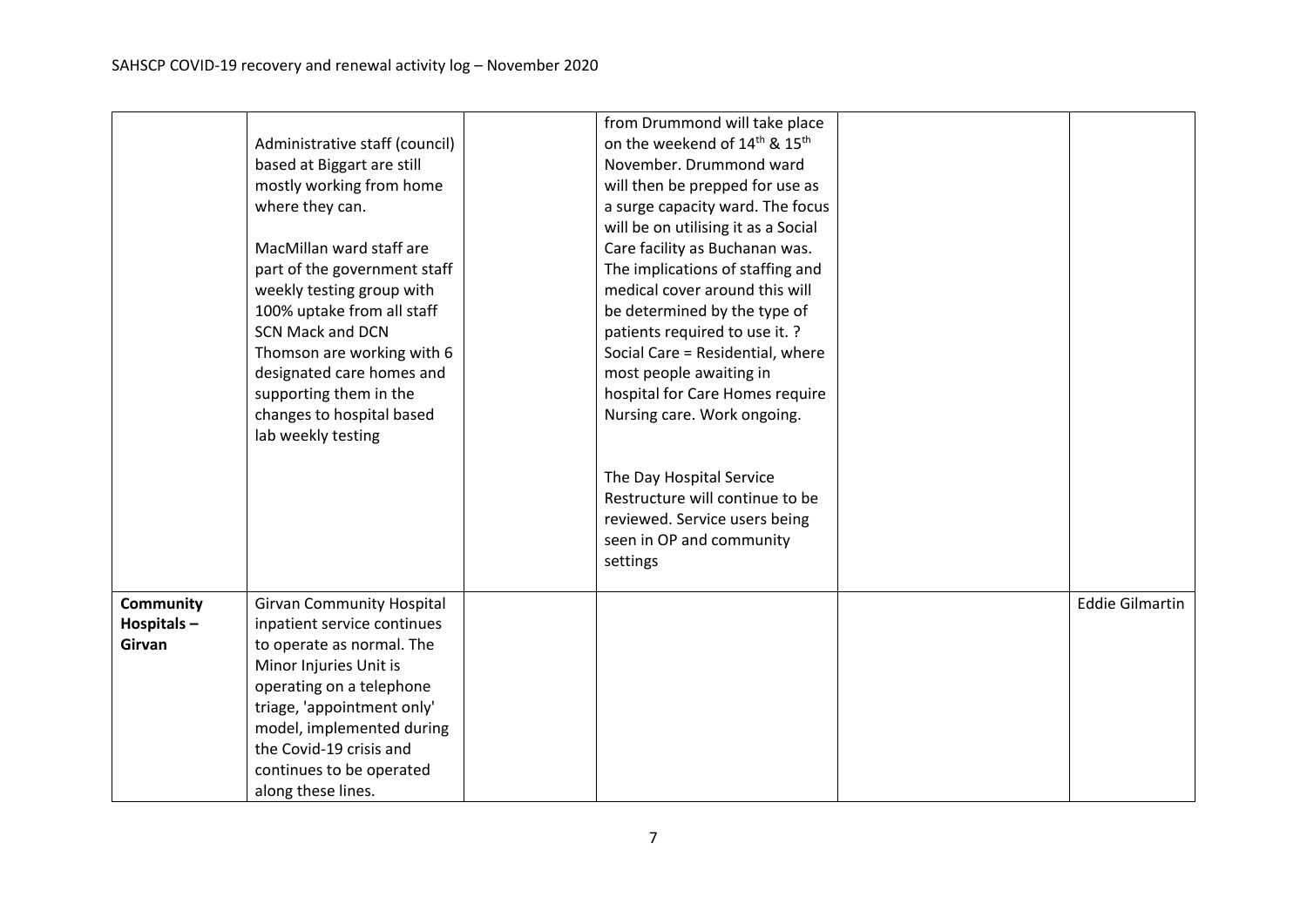|                     | <b>Primary Care</b>      |                    |                                     |                            |               |  |
|---------------------|--------------------------|--------------------|-------------------------------------|----------------------------|---------------|--|
| <b>Service</b>      | <b>Current situation</b> | <b>Key figures</b> | <b>Activity planned</b>             | <b>Comments / national</b> | <b>Person</b> |  |
|                     |                          |                    |                                     | guidance                   | responsible   |  |
| <b>GP practices</b> | 'Near me' in operation,  |                    | GP Locality Forum reflected on      |                            | Phil White    |  |
|                     | face-to-face appts       |                    | the significant work carried out    |                            |               |  |
|                     | limited                  |                    | by GP Practices to keep services    |                            |               |  |
|                     |                          |                    | running and delivering Flu          |                            |               |  |
|                     | Supported through        |                    | vaccine                             |                            |               |  |
|                     | individual contact,      |                    | Practices are now involved in       |                            |               |  |
|                     | through GP Clusters and  |                    | delivery of Covid vaccine           |                            |               |  |
|                     | through GP Locality      |                    | Significant support from            |                            |               |  |
|                     | Forum. Stakeholder GP    |                    | <b>Community Pharmacies ongoing</b> |                            |               |  |
|                     | is actively working with |                    |                                     |                            |               |  |
|                     | Practices to support.    |                    | Following recent TEC input at       |                            |               |  |
|                     |                          |                    | GP Forum Practices urged to         |                            |               |  |
|                     | GP Practices back to     |                    | explore ways to deploy TEC          |                            |               |  |
|                     | significant working      |                    | methods in relation to BP,          |                            |               |  |
|                     | albeit with more use of  |                    | Depression, diabetes                |                            |               |  |
|                     | remote support           |                    |                                     |                            |               |  |
|                     |                          |                    | Ongoing work on improving           |                            |               |  |
|                     |                          |                    | prescribing practice with           |                            |               |  |
|                     |                          |                    | significant results                 |                            |               |  |
| Multidisciplinary   | MDTs being reinstated    |                    | Work at South                       |                            | Phil White    |  |
| <b>Teams</b>        | Most workers are still   |                    | Ayrshire/Ayrshire level to plan     |                            |               |  |
|                     | operational but many     |                    | for next phase of investments       |                            |               |  |
|                     | are supporting Practices |                    | eg ANP for Care Homes and           |                            |               |  |
|                     | and patients remotely    |                    | additional Mental Health            |                            |               |  |
|                     |                          |                    | Practitioners                       |                            |               |  |
|                     |                          |                    | Pilot MDT work in Troon re          |                            |               |  |
|                     |                          |                    | Frailty initiated.                  |                            |               |  |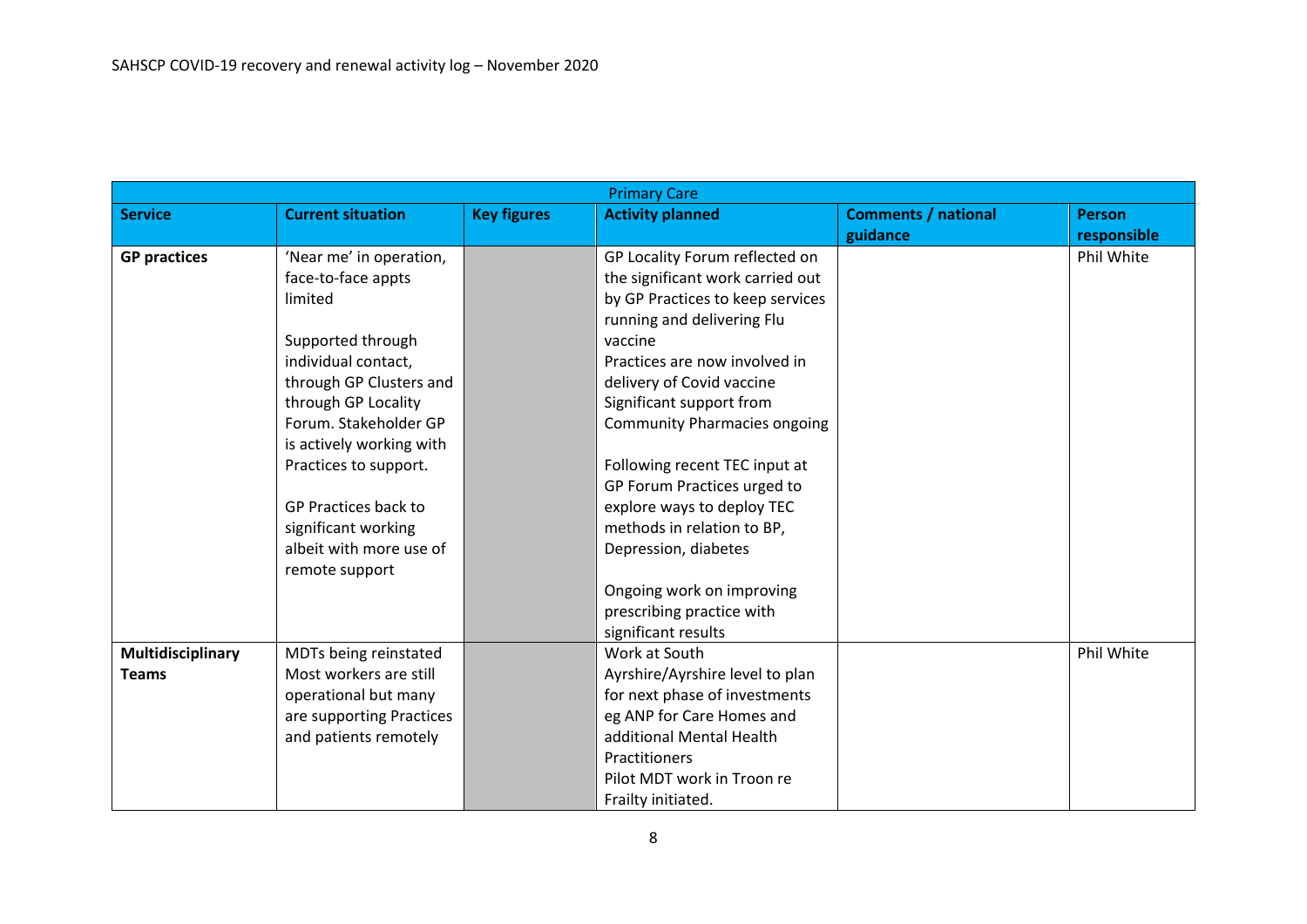|                                                |                                                                                     | Review of Mental Health<br>Practitioners/Community Link<br>Practitioners planned to ensure<br>consistent deployment of staff,<br>Action 15 monies secured to<br>fund 2 MHPs recurrently                                                                                                         |            |
|------------------------------------------------|-------------------------------------------------------------------------------------|-------------------------------------------------------------------------------------------------------------------------------------------------------------------------------------------------------------------------------------------------------------------------------------------------|------------|
| <b>Primary Care</b><br><b>Improvement Plan</b> | Work has resumed e.g.<br>pharmacy first rollout<br>and flu vaccination<br>programme | Following recent letter from<br>GPs/Cab Sec re GMS contract,<br>there are revised national dates<br>linked to contract.<br>A Primary Care Improvement<br>Plan (3) is in development but,<br>because of existing constraints,<br>an interim PC paper will be<br>presented to IJBs in March/April | Phil White |
| <b>COVID-19 Clinical</b><br>Hub                | Continues to be<br>operational                                                      | Now integrated as new Urgent<br>Care Flow Hub - operational<br>and SG pilot site for Urgent Care                                                                                                                                                                                                | Phil White |

| <b>Community Resilience</b>      |                                                                                                                                               |                    |                                                                                                                                                       |                                        |                              |  |  |  |
|----------------------------------|-----------------------------------------------------------------------------------------------------------------------------------------------|--------------------|-------------------------------------------------------------------------------------------------------------------------------------------------------|----------------------------------------|------------------------------|--|--|--|
| <b>Service</b>                   | <b>Current situation</b>                                                                                                                      | <b>Key figures</b> | <b>Activity planned</b>                                                                                                                               | <b>Comments / national</b><br>guidance | <b>Person</b><br>responsible |  |  |  |
| <b>Support to</b><br>communities | VASA / South Ayrshire<br>Lifeline leading work to<br>improve community<br>capacity and resilience to<br>deal with COVID-19 social<br>impacts. |                    | Next 2 months: work with<br>council, 3 <sup>rd</sup> sector, CPP to<br>prepare for:<br>Further outbreaks and potential<br>lockdowns (national/local); |                                        | Phil White                   |  |  |  |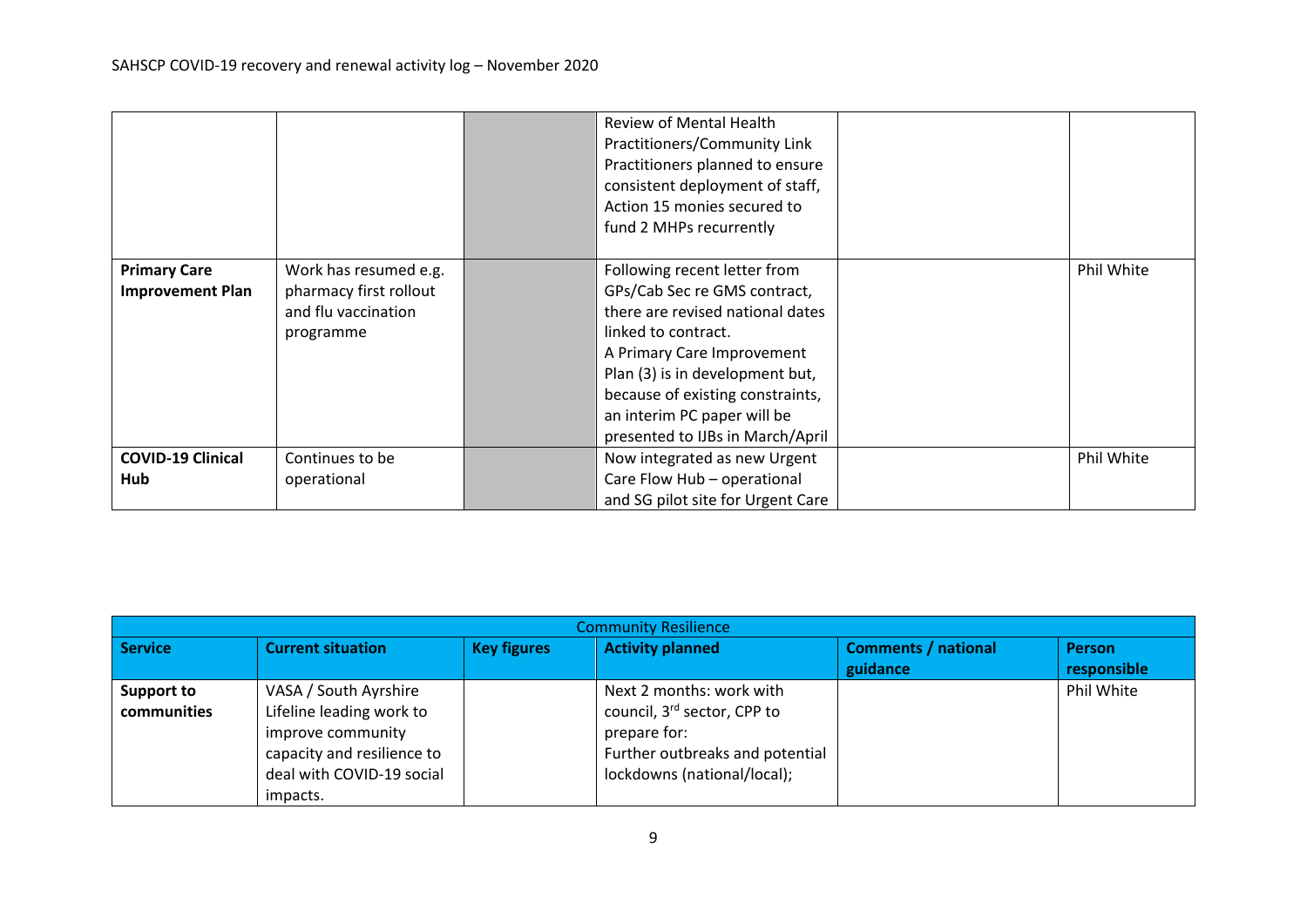|                              | Winter based work including flu  |  |
|------------------------------|----------------------------------|--|
| Shielding paused but still a | pandemic response;               |  |
| significant need to          | Wider re-instatement of          |  |
| community support.           | community-based services         |  |
|                              |                                  |  |
|                              | respecting any government        |  |
|                              | advice and limitations.          |  |
|                              | Some of the supports that were   |  |
|                              | developed during the initial     |  |
|                              | lockdown will be sustained (e.g. |  |
|                              | telephone befriending) with      |  |
|                              | some changed arrangements.       |  |
|                              | Additional services in place or  |  |
|                              | planned for including additional |  |
|                              |                                  |  |
|                              | befriending, Up and About, Mix   |  |
|                              | and Match and work on            |  |
|                              | supporting Connecting Scotland   |  |
|                              | programme.                       |  |
|                              | Approach to support shielding    |  |
|                              | patients developed (Brief        |  |
|                              | Intervention) and shared at      |  |
|                              | Scottish/Uk levels               |  |
|                              | Maintaining support for          |  |
|                              | Shielders ongoing.               |  |
|                              |                                  |  |
|                              | Shielders now in next phase of   |  |
|                              | Vaccination.                     |  |
|                              |                                  |  |
|                              | CPP Volunteering Strategy now    |  |
|                              | in development phase             |  |
|                              | CPP to explore potential         |  |
|                              | population Mental Well being.    |  |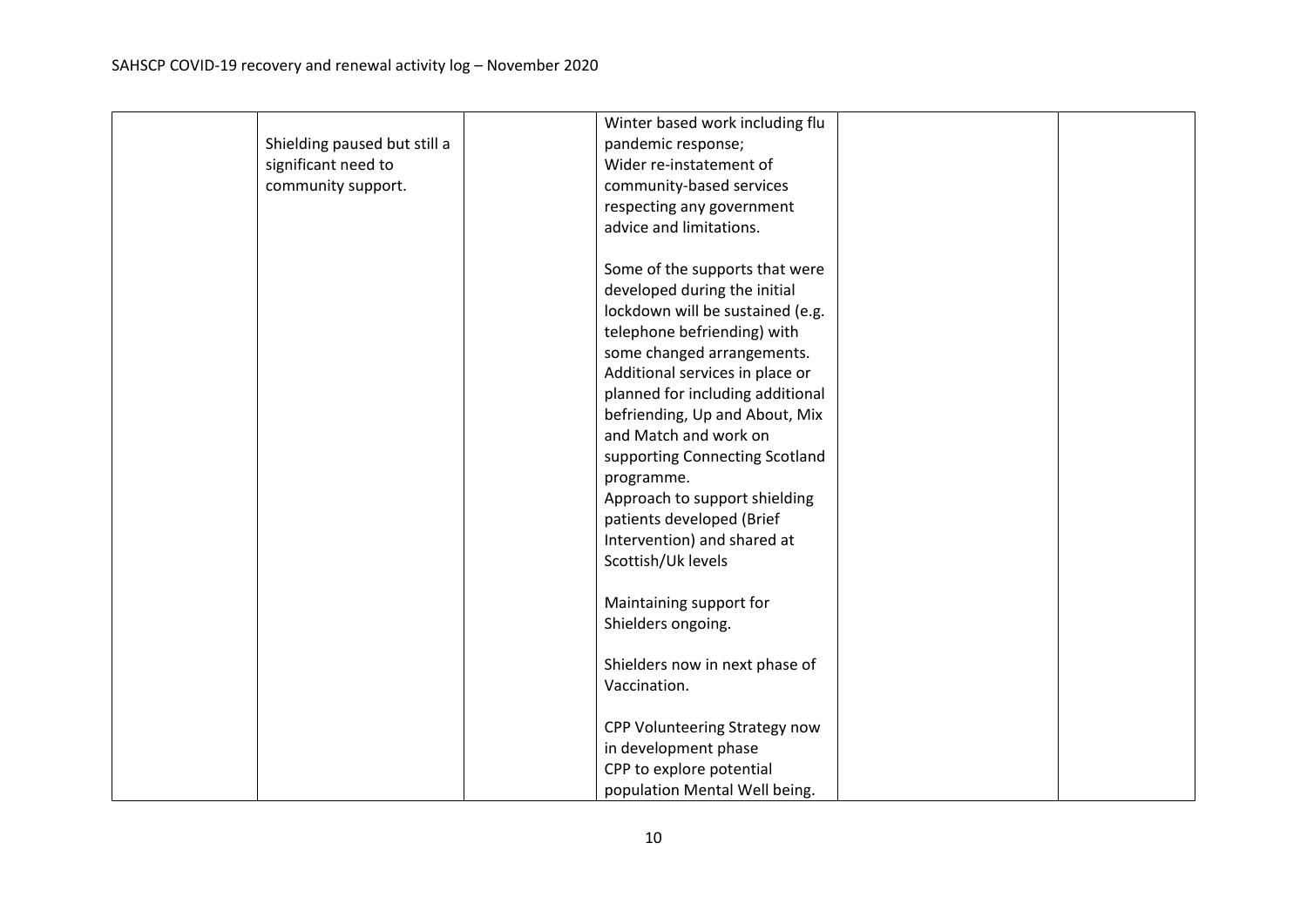| <b>Unpaid carers</b> | In the August to March      | The Carers Centre is now         | Coronavirus (COVID-19):      | Phil White |
|----------------------|-----------------------------|----------------------------------|------------------------------|------------|
|                      | phase, most of the in-situ  | planning for some in-situ        | advice for unpaid carers     |            |
|                      | Carer/Young Carer           | provision in the Carers Centre   |                              |            |
|                      | supports will be re-        | following risk assessment and    |                              |            |
|                      | instated incrementally      | other process; from October      |                              |            |
|                      | where appropriate           | there will be some centre based  |                              |            |
|                      | although some of the        | supports available.              |                              |            |
|                      | phone/on-line supports      |                                  |                              |            |
|                      | (some of which existed      | Requests are being monitored     | Identify resource pot for    |            |
|                      | pre-Covid-19) are likely to | on a weekly basis.               | requests that are beyond the |            |
|                      | remain.                     | Young carers resource forum      | give of the Team Around the  |            |
|                      |                             | constituted by October 31st.     | Child Process.               |            |
|                      | Young carers statement      |                                  |                              |            |
|                      | are being completed by      | Some carers support services     |                              |            |
|                      | pastoral staff in school.   | reinstated (eg Crossroads) but   |                              |            |
|                      | These will involve child's  | others still limited. Because of |                              |            |
|                      | care planning               | evidence of carers challenged at |                              |            |
|                      |                             | the moment DMT planning for      |                              |            |
|                      |                             | Carers summit to explore         |                              |            |
|                      |                             | possible mitigations.            |                              |            |
|                      |                             | Young Carers Strategy out for    |                              |            |
|                      |                             | consultation.                    |                              |            |
|                      |                             |                                  |                              |            |
|                      |                             | <b>Young Carers Strategy</b>     |                              |            |
|                      |                             | consultation complete and        |                              |            |
|                      |                             | signed off at February IJB       |                              |            |
|                      |                             | Unpaid Carers in next phase of   |                              |            |
|                      |                             | Vaccination roll out with new    |                              |            |
|                      |                             | SG guidance issued on 12/3/21    |                              |            |
|                      |                             | Launch of Community Pharmacy     |                              |            |
|                      |                             | based support for Carers took    |                              |            |
|                      |                             | place in February                |                              |            |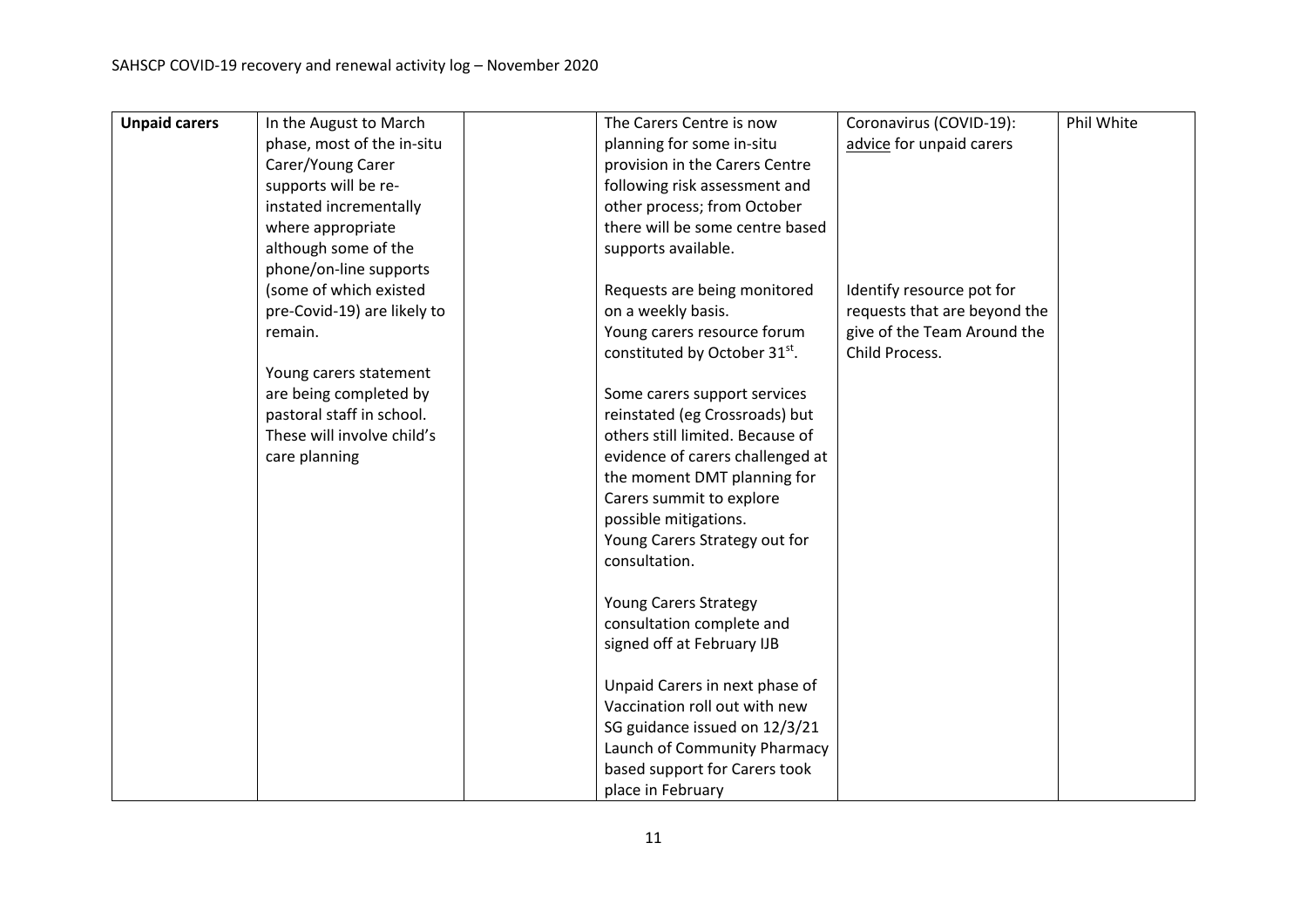| <b>Respite</b> | Many respite services put | Further adaptation of service |  |
|----------------|---------------------------|-------------------------------|--|
|                | on hold over initial      | and reinstatement.            |  |
|                | lockdown, now gradually   |                               |  |
|                | being reinstated.         |                               |  |

|                | <b>Allied Health Professions</b> |                    |                          |                                                |                    |  |  |  |  |
|----------------|----------------------------------|--------------------|--------------------------|------------------------------------------------|--------------------|--|--|--|--|
| <b>Service</b> | <b>Current situation</b>         | <b>Key figures</b> | <b>Activity planned</b>  | <b>Comments / national guidance</b>            | <b>Person</b>      |  |  |  |  |
|                |                                  |                    |                          |                                                | responsible        |  |  |  |  |
| General        | The majority of Allied           | 2 additional       | Continued delivery of    | Risks rising as some staff requiring to be     | Elaine Hill        |  |  |  |  |
|                | <b>Health Professions</b>        | PT in acute        | services as able         | redeployed to respond to second surge and      |                    |  |  |  |  |
|                | (AHP's) who were                 | for Covid and      | retaining flexibility to | winter Impacting on ability to resume services |                    |  |  |  |  |
|                | redeployed into                  | winter             | respond to spikes in     | Further national guidance due out this week    |                    |  |  |  |  |
|                | critical areas have              | pressures          | Covid and winter         |                                                |                    |  |  |  |  |
|                | now returned to their            |                    | pressures within acute   |                                                |                    |  |  |  |  |
|                | substantive roles and            |                    | and community. AHP       |                                                |                    |  |  |  |  |
|                | where possible                   |                    | management team          |                                                |                    |  |  |  |  |
|                | services are resuming            |                    | closely monitoring       |                                                |                    |  |  |  |  |
|                | community visits for             |                    | situation and risks      |                                                |                    |  |  |  |  |
|                | those people requiring           |                    | associated with backlogs |                                                |                    |  |  |  |  |
|                | face to face.                    |                    |                          |                                                |                    |  |  |  |  |
|                |                                  |                    | Further rollout of tech  |                                                |                    |  |  |  |  |
|                |                                  |                    | and new models           |                                                |                    |  |  |  |  |
| Face-to-face   | Resuming where                   | To follow          | Further rollout of tech  | To follow                                      | <b>Elaine Hill</b> |  |  |  |  |
| visits         | possible and                     |                    | and new models           |                                                |                    |  |  |  |  |
|                | appropriate, using               |                    |                          |                                                |                    |  |  |  |  |
|                | technology where                 |                    |                          |                                                |                    |  |  |  |  |
|                | possible.                        |                    |                          |                                                |                    |  |  |  |  |
| Out-patient    | A small number of                |                    | Continued delivery of    | Social distancing, in waiting areas and clinic | <b>Elaine Hill</b> |  |  |  |  |
| clinics        | Out-patient clinics              |                    | services. No immediate   | space remain a limiting factor in building     |                    |  |  |  |  |
|                | have resumed for                 |                    |                          | throughput                                     |                    |  |  |  |  |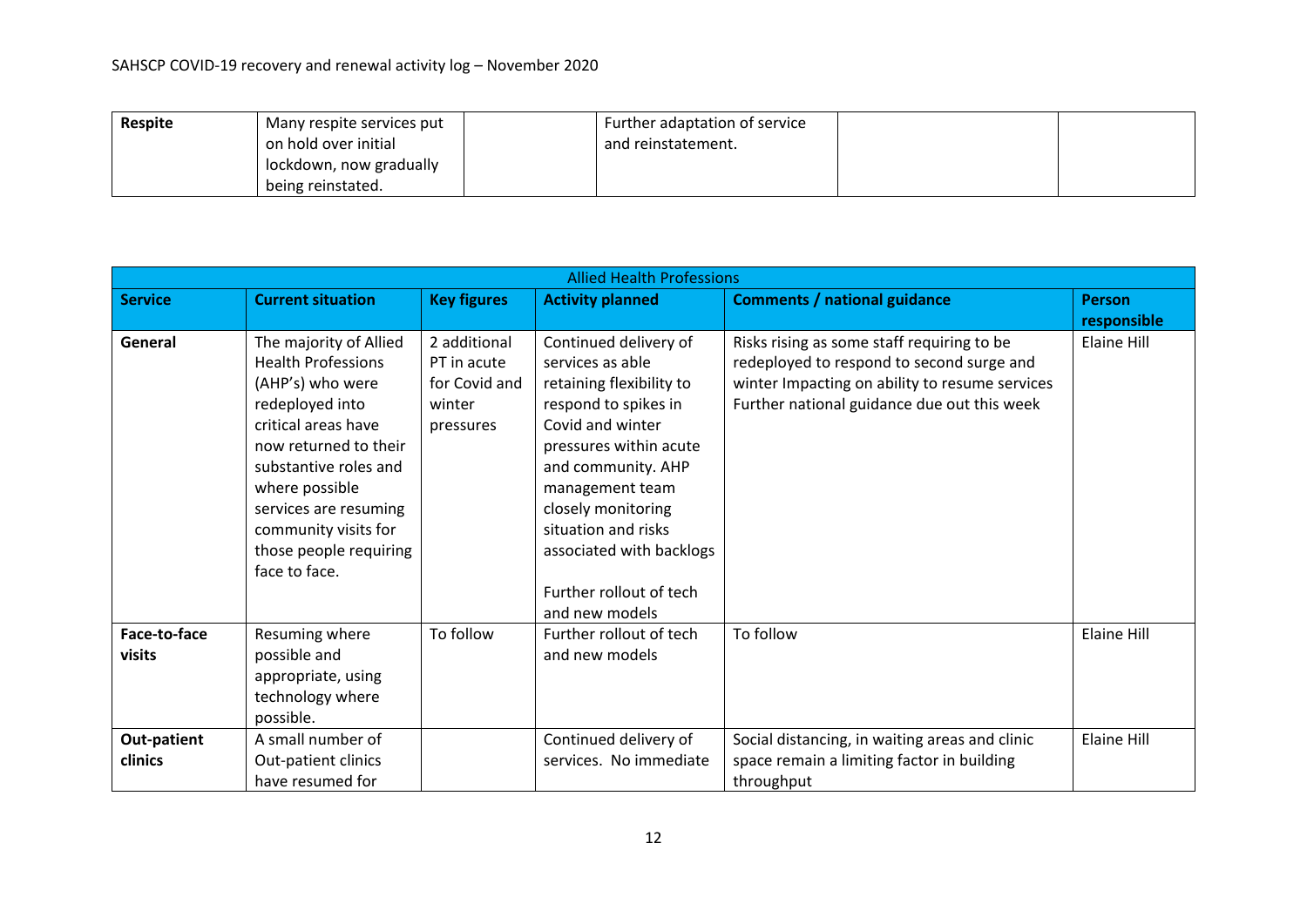|                  | urgent patients, with       | changes over winter       |                                              |               |
|------------------|-----------------------------|---------------------------|----------------------------------------------|---------------|
|                  | more clinics planned        | period.                   | Impact of second surge on roll out           |               |
|                  | to restart shortly as       |                           |                                              |               |
|                  | guidance and                | More clinics planned to   |                                              |               |
|                  | premises allow.             | restart shortly as        |                                              |               |
|                  |                             | guidance and premises     |                                              |               |
|                  |                             | allow.                    |                                              |               |
| Intermediate     | The local models for        | Flexibility of workforce  | https://www.gov.scot/publications/framework- | Elaine Hill / |
| <b>Care and</b>  | Intermediate Care and       | to ensure continued       | supporting-people-through-recovery-          | Eddie         |
| <b>Community</b> | Community                   | delivery of services over | rehabilitation-during-covid-19-pandemic/     | Gilmartin     |
| Rehabilitation,  | Rehabilitation, and         | second wave and winter    |                                              |               |
| and Community    | <b>Community AHP</b>        | period within available   |                                              |               |
| <b>AHP</b>       | services are currently      | resource based on         |                                              |               |
|                  | being reviewed across       | clinical prioritisation.  |                                              |               |
|                  | South Ayrshire              |                           |                                              |               |
|                  | building on existing        |                           |                                              |               |
|                  | models to deliver           |                           |                                              |               |
|                  | effective triage and        |                           |                                              |               |
|                  | responsive services.        |                           |                                              |               |
|                  | A range of resources        | Working across teams to   |                                              |               |
|                  | developed to enable         | develop new               |                                              |               |
|                  | individuals to progress     | approaches and assist     |                                              |               |
|                  | their rehabilitation        | people with advice.       |                                              |               |
|                  | and helplines have          |                           |                                              |               |
|                  | been introduced in          |                           |                                              |               |
|                  | <b>Speech and Language</b>  |                           |                                              |               |
|                  | <b>Therapy and Dietetic</b> |                           |                                              |               |
|                  | services to assist          |                           |                                              |               |
|                  | people with advice          |                           |                                              |               |
|                  | and appropriate sign        |                           |                                              |               |
|                  | posting.                    |                           |                                              |               |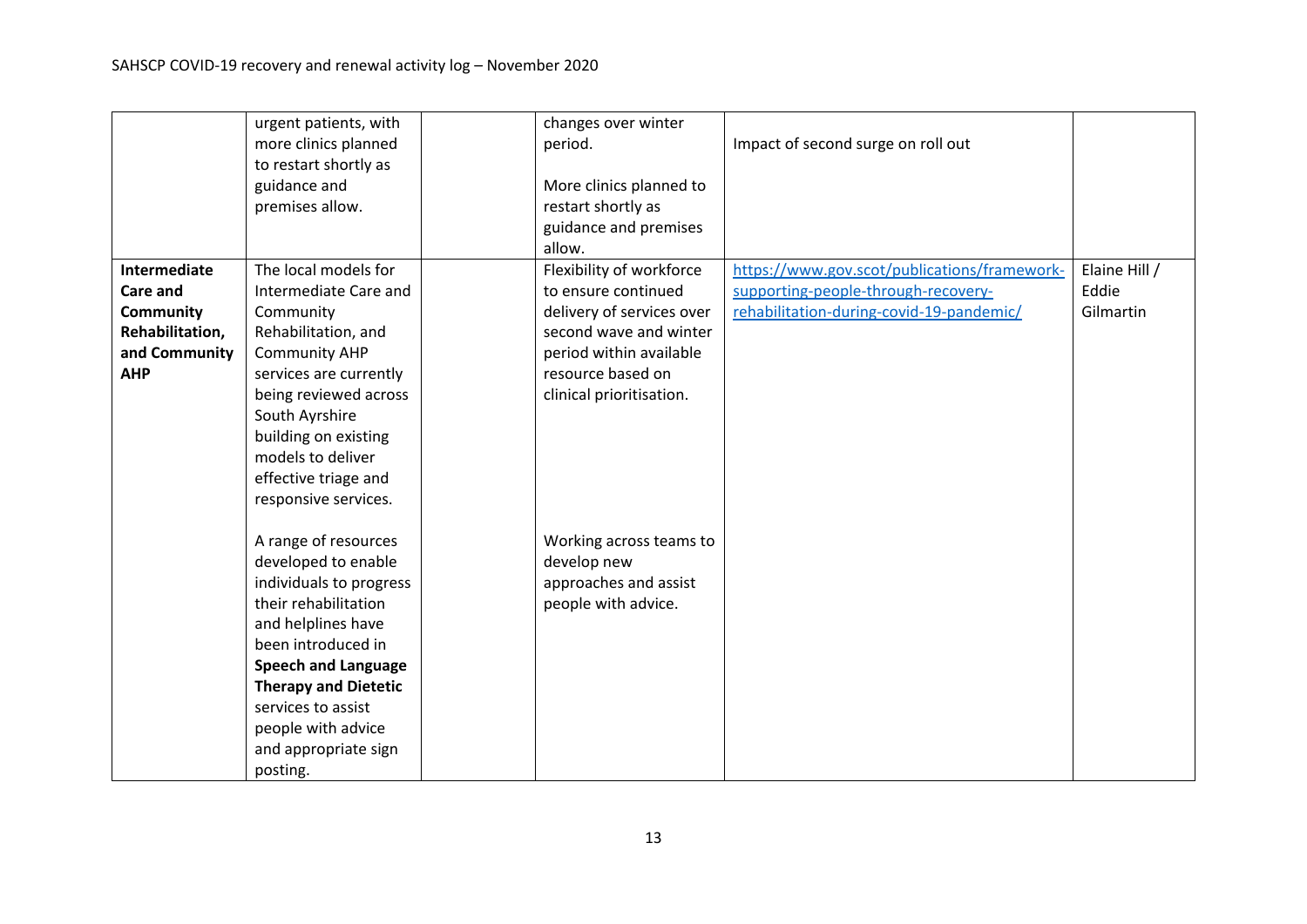| <b>Specialist</b> | During the lockdown    | Continued delivery of    | Evidenced based group work is key component       | <b>Elaine Hill</b> |
|-------------------|------------------------|--------------------------|---------------------------------------------------|--------------------|
| rehabilitation    | specialist             | services. No immediate   | of work across both specialist rehabilitation     |                    |
|                   | rehabilitation Group   | changes over winter      | and AHP services As still awaiting agreed digital |                    |
|                   | programmes and         | period.                  | platform for group activity within health the     |                    |
|                   | community-based        |                          | delay is impacting on all AHP services.           |                    |
|                   | group programmes       | National work is         |                                                   |                    |
|                   | provided by our        | underway to assist in    | Respiratory services further impacted by          |                    |
|                   | partners in leisure    | developing this          | second wave as skilled staff required to assist   |                    |
|                   | have been suspended    | approach both in         | $2nd$ surge                                       |                    |
|                   | and users have been    | response to Covid-19     |                                                   |                    |
|                   | supported through      | and for the Future.      |                                                   |                    |
|                   | phone calls with some  | AHP management team      |                                                   |                    |
|                   | programmes             | working with digital     |                                                   |                    |
|                   | organised as on-line   | team to try and expedite |                                                   |                    |
|                   | activity sessions, and | this.                    |                                                   |                    |
|                   | development of         |                          |                                                   |                    |
|                   | additional self-help   |                          |                                                   |                    |
|                   | information on line.   |                          |                                                   |                    |
|                   |                        |                          |                                                   |                    |
| <b>Rehab for</b>  | Specific self-         | Further learning to be   | Evidence based building nationally and            | <b>Elaine Hill</b> |
| COVID19           | management advice      | undertaken.              | internationally on impact of long covid both on   |                    |
| patients          | and resource           | Initial evaluation       | physical and mental health                        |                    |
|                   | materials have been    | positive outcomes        |                                                   |                    |
|                   | developed to assist    | Research Bid submitted   | https://www.gov.scot/news/mental-health-          |                    |
|                   | people with their      | to evaluate impact on    | support-for-covid-19-patients/                    |                    |
|                   | recovery post Covid-   | staff.                   |                                                   |                    |
|                   | 19 covering a range of |                          |                                                   |                    |
|                   | topics including       |                          |                                                   |                    |
|                   | Nutrition,             |                          |                                                   |                    |
|                   | Breathlessness,        |                          |                                                   |                    |
|                   | Coughing, Tiredness,   |                          |                                                   |                    |
|                   | Pacing and Anxiety,    |                          |                                                   |                    |
|                   | Physical activity and  |                          |                                                   |                    |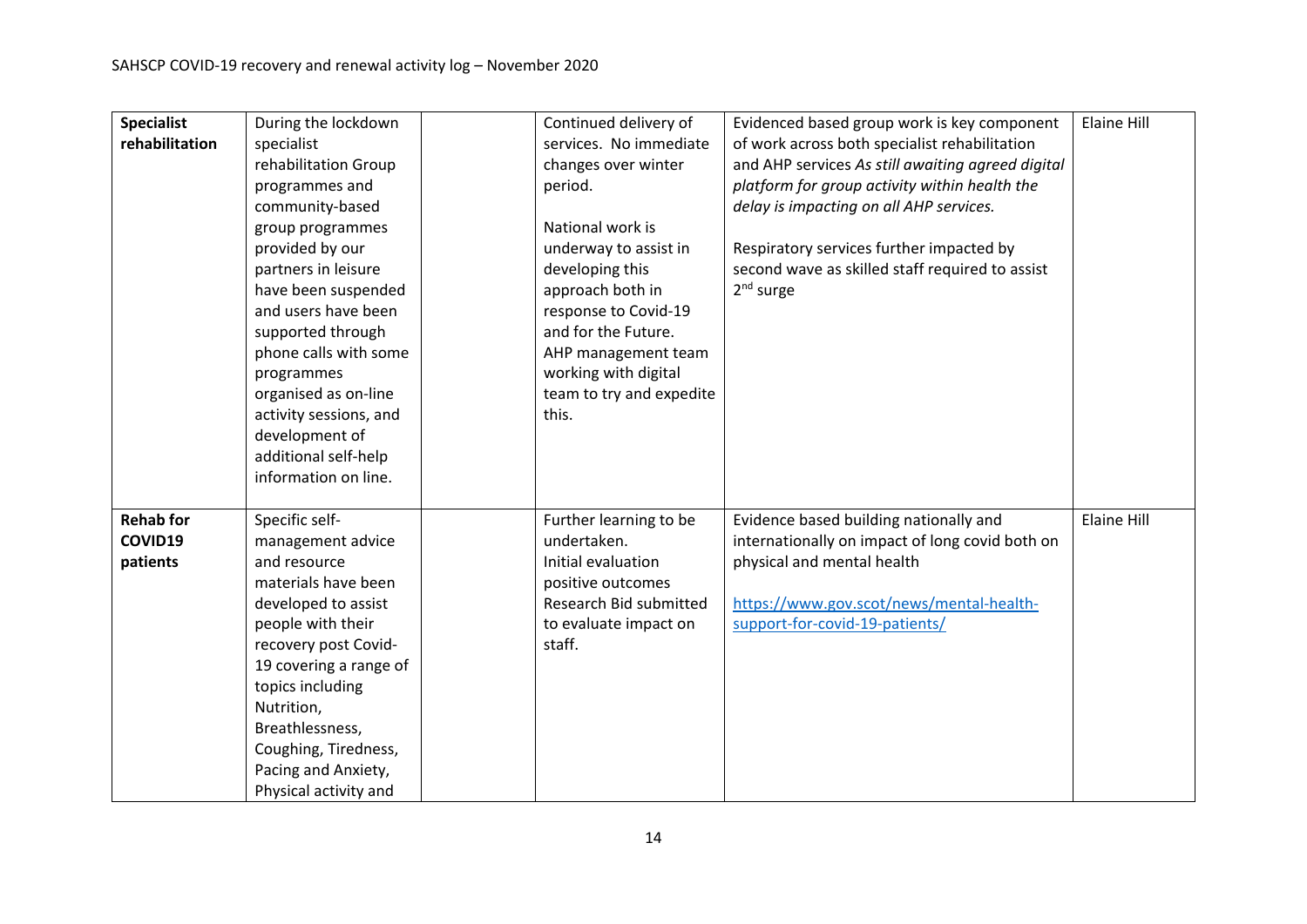| exercise and returning  |  |  |  |
|-------------------------|--|--|--|
| work.                   |  |  |  |
|                         |  |  |  |
| A Covid-19 recovery     |  |  |  |
| web page is now up      |  |  |  |
| and running on the A    |  |  |  |
| &A web site             |  |  |  |
| developed by local      |  |  |  |
| AHP's with contact      |  |  |  |
| details for individuals |  |  |  |
| requiring further       |  |  |  |
| support.                |  |  |  |

|         | <b>Mental Health</b>                                                                                                                                       |                    |                                                                                |                                                                                                                                                                      |                              |  |  |  |  |  |
|---------|------------------------------------------------------------------------------------------------------------------------------------------------------------|--------------------|--------------------------------------------------------------------------------|----------------------------------------------------------------------------------------------------------------------------------------------------------------------|------------------------------|--|--|--|--|--|
| Service | <b>Current situation</b>                                                                                                                                   | <b>Key figures</b> | <b>Activity planned</b>                                                        | <b>Comments / national</b><br>guidance                                                                                                                               | <b>Person</b><br>responsible |  |  |  |  |  |
| General | Services continue to be<br>adapted across<br>community mental<br>health (social work);<br>primary care mental<br>health and addiction<br>support services. |                    | Continued delivery of services.<br>No immediate changes over<br>winter period. | Continuing to offer services<br>by telephone where possible.<br>Face-to-face assessments and<br>home visits are still being<br>offered where clinically<br>required. | Sharon Hackney               |  |  |  |  |  |
|         | Face-to-face<br>assessments and home<br>visits are still being                                                                                             |                    |                                                                                | Group based treatment<br>remains paused due to<br>challenges bringing together                                                                                       |                              |  |  |  |  |  |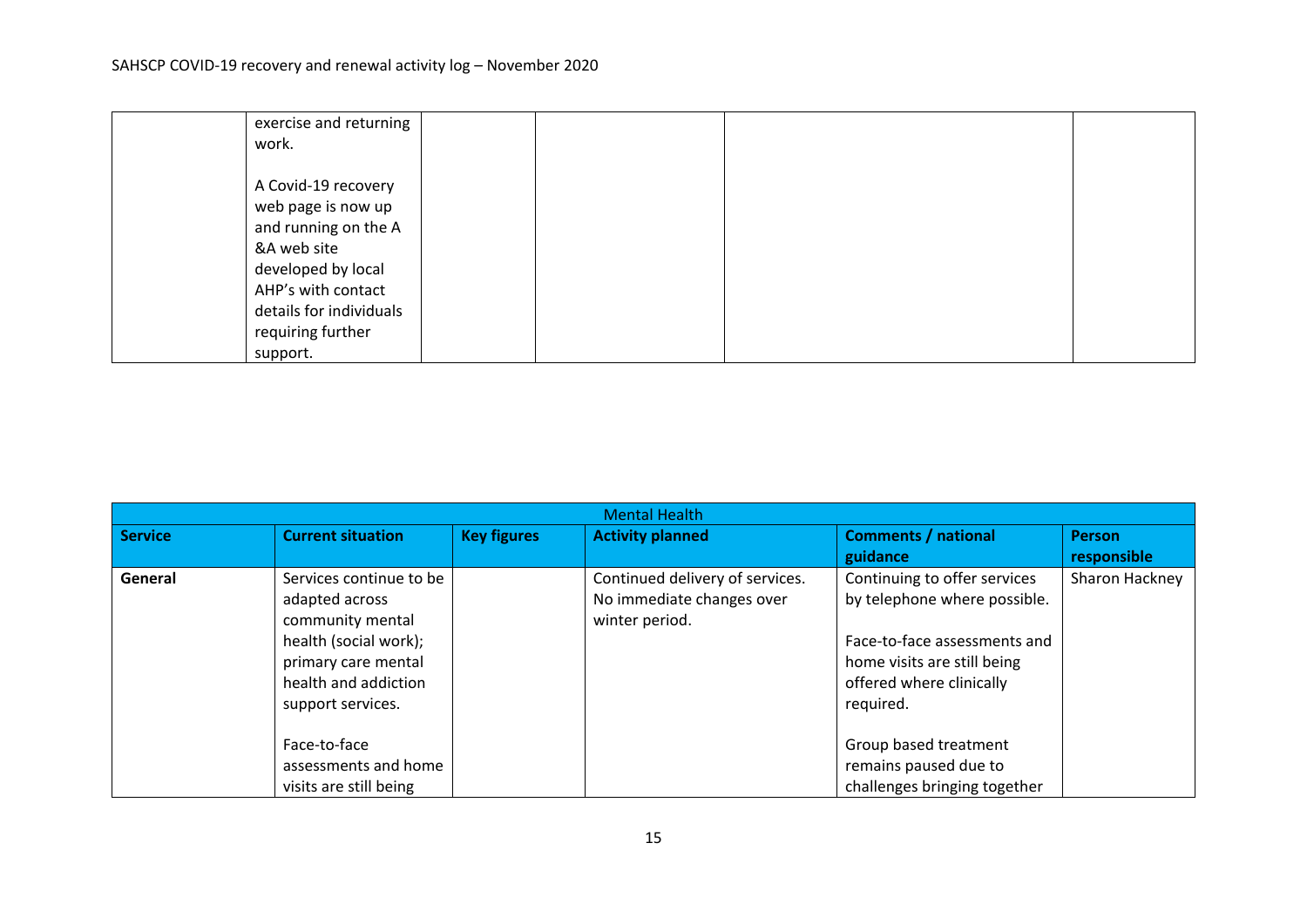|                                      | offered when clinically<br>required/critical and<br>no other safer option<br>identified.                                                                                                                                                                                                             |                                                                                                                                                                                                       | multiple households.<br>Awaiting conclusion of pilots<br>of the delivery of group based<br>interventions via MS teams.                                                         |                |
|--------------------------------------|------------------------------------------------------------------------------------------------------------------------------------------------------------------------------------------------------------------------------------------------------------------------------------------------------|-------------------------------------------------------------------------------------------------------------------------------------------------------------------------------------------------------|--------------------------------------------------------------------------------------------------------------------------------------------------------------------------------|----------------|
| <b>Assessments</b>                   | As restrictions have<br>eased we have sought<br>to increase<br>routine/non-urgent<br>assessments and<br>review appointments<br>that require to be<br>administered face-to-<br>face. Assessment and<br>review/treatment<br>contacts have been<br>implemented via<br>telephone for all<br>disciplines. | We continue with a range of<br>measures including face to face,<br>agile working, social distancing<br>measures and use of digital<br>technology to support service<br>access and service continuity. | Increasing referrals are being<br>received for individuals who<br>have experienced<br>deterioration in MH as a<br>result of issues associated<br>with covid e.g. isolation etc | Sharon Hackney |
| Administering<br>(medication/bloods) | Home visits for<br>administering depot<br>injection medication<br>and the taking of<br>bloods is taking place<br>in people's homes<br>unless a particular risk<br>is identified.                                                                                                                     | There has been noted benefit of<br>seeing patients in their own<br>home, making connections with<br>family but also being able to<br>better identify social<br>circumstances and vulnerabilities.     | Continuing to visit at home<br>for administration of depot<br>medication as clinically<br>required.                                                                            | Sharon Hackney |
| <b>Recovery</b>                      |                                                                                                                                                                                                                                                                                                      | Reinstatement of peer support.                                                                                                                                                                        | Peer support remains paused<br>due to challenges bringing<br>together multiple<br>households.                                                                                  | Sharon Hackney |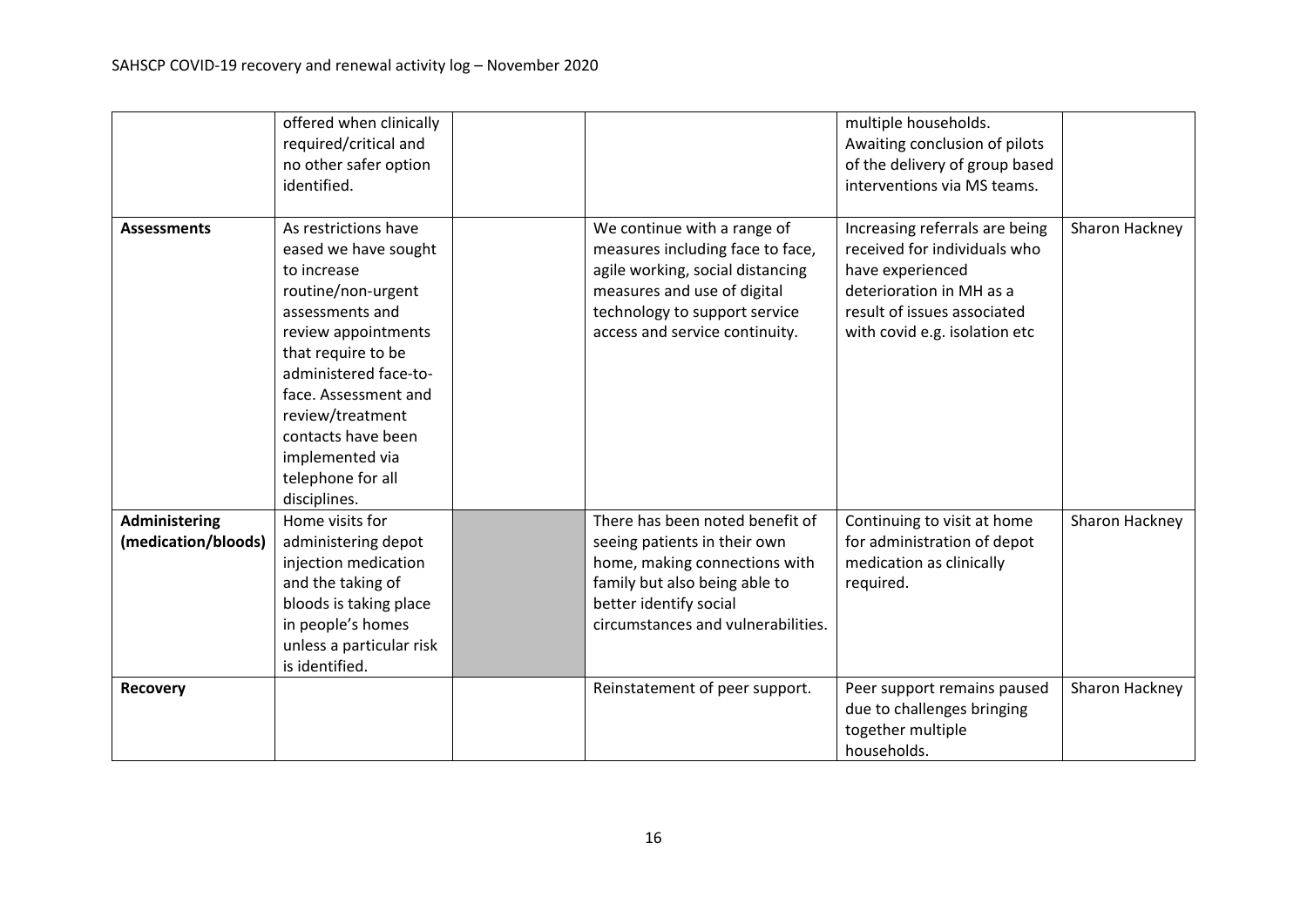| <b>MH Care at home</b> | Existing framework is      | Unable to identify alternative     | Sharon Hackney  |
|------------------------|----------------------------|------------------------------------|-----------------|
|                        | unsustainable with         | providers therefore short term     |                 |
|                        | provider handing back      | solution requires to be identified | (Sandra Rae for |
|                        | care packages in           |                                    | LD cases)       |
|                        | Maybole area due to        |                                    |                 |
|                        | financial viability of the |                                    |                 |
|                        | work.                      |                                    |                 |

|                           | Children's locality social work services |                       |                                  |                                 |               |  |  |  |  |
|---------------------------|------------------------------------------|-----------------------|----------------------------------|---------------------------------|---------------|--|--|--|--|
| <b>Service</b>            | <b>Current situation</b>                 | <b>Key figures</b>    | <b>Activity planned</b>          | <b>Comments / national</b>      | <b>Person</b> |  |  |  |  |
|                           |                                          |                       |                                  | guidance                        | responsible   |  |  |  |  |
| <b>Child Protection /</b> | <b>Children's Social Work</b>            | There have            | Continued work to support        | Activities remain same with a   | Mark          |  |  |  |  |
| General                   | locality teams have                      | continued to be       | prevention/early intervention    | mixture of face to face and     | Inglis/Jackie |  |  |  |  |
|                           | adapted on a risk-                       | house visits          |                                  | virtual meetings with families. | Hamilton      |  |  |  |  |
|                           | based model to the                       | throughout the        | There is significant innovative  | All children on CP register     |               |  |  |  |  |
|                           | lockdown measures,                       | pandemic with         | practice evident within          | continue to be seen weekly.     |               |  |  |  |  |
|                           | prioritising those                       | 100% of Children on   | Children locality services, some | Currently 29 children           |               |  |  |  |  |
|                           | children on the Child                    | the CP register       | of these new means of            | registered. All meetings are    |               |  |  |  |  |
|                           | <b>Protection Register</b>               | visited every week.   | delivering services, will        | still virtual.                  |               |  |  |  |  |
|                           | and those who are                        |                       | become the new service           |                                 |               |  |  |  |  |
|                           | looked after and                         |                       | models for the future.           |                                 |               |  |  |  |  |
|                           | accommodated.                            | At the end of March   |                                  |                                 |               |  |  |  |  |
|                           |                                          | 2020 there were 12    | All meetings/reviews/etc are     |                                 |               |  |  |  |  |
|                           | Children identified                      | children on the       | being undertaken virtually.      |                                 |               |  |  |  |  |
|                           | collaboratively                          | Child Protection      |                                  |                                 |               |  |  |  |  |
|                           | between Health,                          | Register. As at the   | A room has been identified to    |                                 |               |  |  |  |  |
|                           | Social Work,                             | end of September      | allow an area for parents to be  |                                 |               |  |  |  |  |
|                           | <b>Education and CAMHS</b>               | this had risen to 25. | able to be supported to          |                                 |               |  |  |  |  |
|                           | who are currently not                    |                       | meetings                         |                                 |               |  |  |  |  |
|                           | known to Statutory                       | The number of         |                                  |                                 |               |  |  |  |  |
|                           | services, who have                       | Looked After          |                                  |                                 |               |  |  |  |  |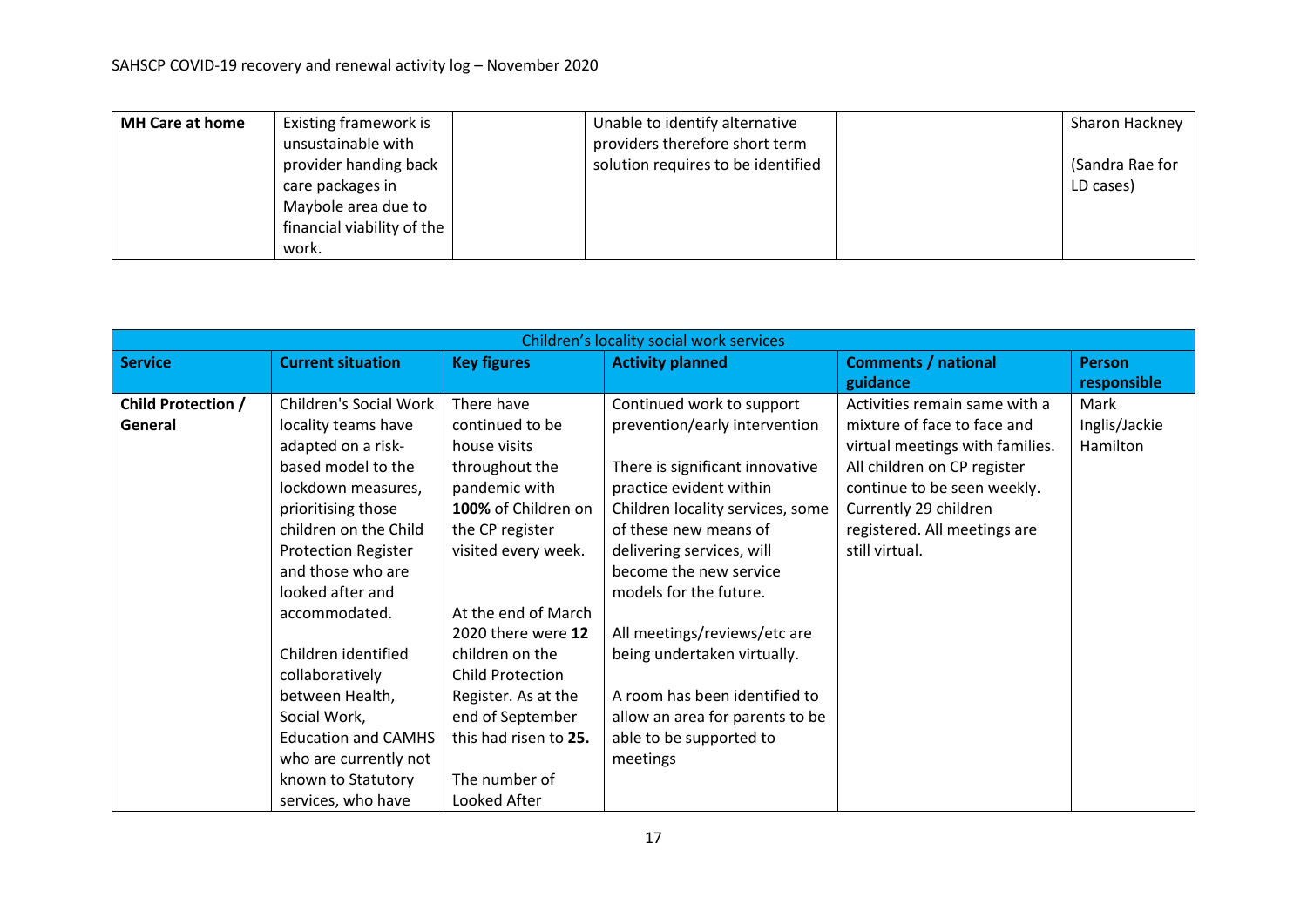|                            | been offered supports      | Children has          | Email system being used to       |                                  |             |
|----------------------------|----------------------------|-----------------------|----------------------------------|----------------------------------|-------------|
|                            | during Covid-19 to         | remained fairly level | share reports/minutes/etc        |                                  |             |
|                            | prevent the escalation     | at 308 in March       | with families                    |                                  |             |
|                            | of risk and harm.          | 2020 and 311 in       |                                  |                                  |             |
|                            |                            | August 2020. The      |                                  |                                  |             |
|                            | <b>Allocated Social</b>    | most recent           |                                  |                                  |             |
|                            | Worker to each             | Carefirst data        |                                  |                                  |             |
|                            | <b>School Cluster to</b>   | records 287 children  |                                  |                                  |             |
|                            | continue this              | subject to statutory  |                                  |                                  |             |
|                            | collaborative              | interventions         |                                  |                                  |             |
|                            | approach.                  |                       |                                  |                                  |             |
|                            |                            |                       |                                  |                                  |             |
|                            | Walking meetings,          |                       |                                  |                                  |             |
|                            | etc.                       |                       |                                  |                                  |             |
|                            |                            |                       |                                  |                                  |             |
| <b>Family Time</b>         | Teams now fully            |                       | Continued rollout of Family      | this has been upscaled and we    | Jackie      |
|                            | support Family Time,       |                       | Time                             | now have 3 identified rooms.     | Hamilton    |
|                            | also known as              |                       |                                  | This is mainly due to weather    |             |
|                            | "contact". This has        |                       | Rooms have been identified to    | not allowing outside contacts    |             |
|                            | been a difficult area,     |                       | bring family time inside when    | and also lack of cafes, etc with |             |
|                            | and at time resulted       |                       | weather is bad.                  | being in tier 4                  |             |
|                            | in legal pressure, but     |                       |                                  |                                  |             |
|                            | the service has now        |                       | Given the most recent            | However given recent             |             |
|                            | risk assessed venues       |                       | infection rates, this is subject | infection rates this is reduced  |             |
|                            | where families who         |                       | to individual risk assessment    |                                  |             |
|                            | are not living together    |                       | and discussions with families,   |                                  |             |
|                            | can see one another        |                       | parents and children to reduce   |                                  |             |
|                            | in a Covid-safe            |                       | the amount of contact            |                                  |             |
|                            | environment.               |                       | arranged                         |                                  |             |
| <b>Children's Hearings</b> | <b>Children's Hearings</b> |                       | Backlog to be addressed.         | SCRA have opened Kilmarnock      | Mark        |
|                            | are becoming physical      |                       |                                  | Hearing Centre and are           | Inglis/Gary |
|                            | hearings again, there      |                       | The re-introduction of full      | working toward opening Ayr       | Hoey        |
|                            | is a significant back      |                       | children's hearings will enable  | but this will mean families in   |             |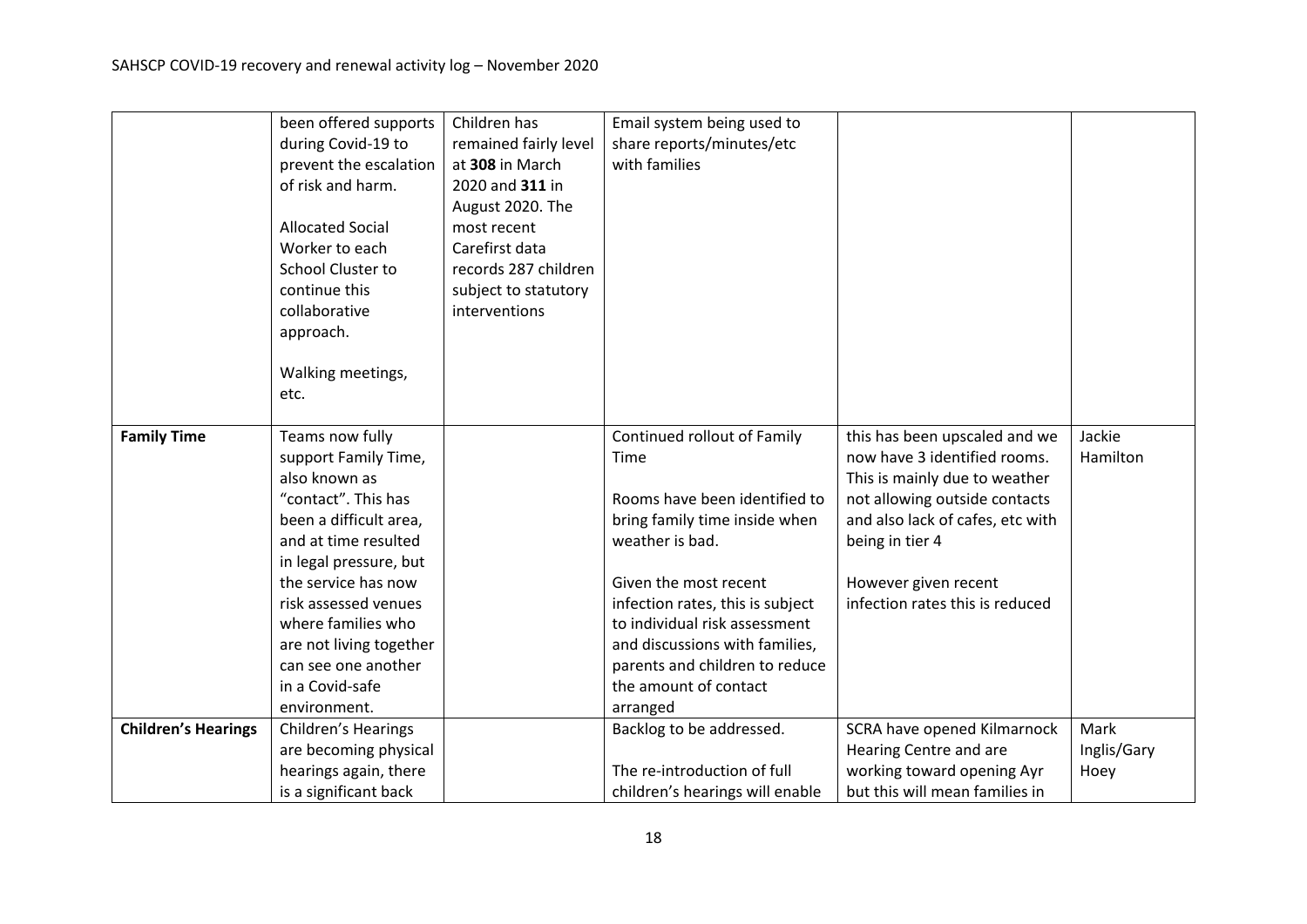|                         | log of hearings and      | the progression of Children's     | one room with panel in          |           |
|-------------------------|--------------------------|-----------------------------------|---------------------------------|-----------|
|                         | there are                | plans.                            | another. Working Group          |           |
|                         | consequences in          |                                   | continues to look at addressing |           |
|                         | terms of the lack of     | Working group established to      | backlog of hearings             |           |
|                         | decision making.         | work with SCRA on targeting       |                                 |           |
|                         |                          | the backlog                       |                                 |           |
|                         |                          |                                   |                                 |           |
|                         |                          | As of the 14/01/21 - it is        |                                 |           |
|                         |                          | anticipated that ALL hearing      |                                 |           |
|                         |                          | will go back to virtual hearings  |                                 |           |
|                         |                          | unless there is a clear and       |                                 |           |
|                         |                          | justifiable reason for why this   |                                 |           |
|                         |                          | should be face to face            |                                 |           |
| <b>Residential Care</b> | Within the HSCP's        | Further resumption                | Where appropriate staff from    | Gary Hoey |
|                         | Children's Houses,       | /adaptation of services.          | Out Reach and Intensive         |           |
|                         | staff have continued     |                                   | Family support will be used to  |           |
|                         | to deliver a high level  | Where appropriate services        | support the houses when         |           |
|                         | of care and support to   | seeking alternative means of      | needs be.                       |           |
|                         | those children who       | caring for children away from     |                                 |           |
|                         | are presently looked     | home, such as Kinship and         |                                 |           |
|                         | after by them.           | Foster care. But this is also not |                                 |           |
|                         |                          | without its challenge.            |                                 |           |
|                         | High level of creativity |                                   |                                 |           |
|                         | and commitment           | Monitoring that education has     |                                 |           |
|                         | from the Residential     | been re-established               |                                 |           |
|                         | Staff group.             |                                   |                                 |           |
|                         |                          | With colleagues in housing.       |                                 |           |
|                         | Children and young       | CHJS have identified two 'next    |                                 |           |
|                         | people have in the       | step' flats to build capacity in  |                                 |           |
|                         | most part managed to     | the transition to independent     |                                 |           |
|                         | work within the          | living. In turn this should       |                                 |           |
|                         | guidance of social       | create more capacity in our       |                                 |           |
|                         | distancing               | estate.                           |                                 |           |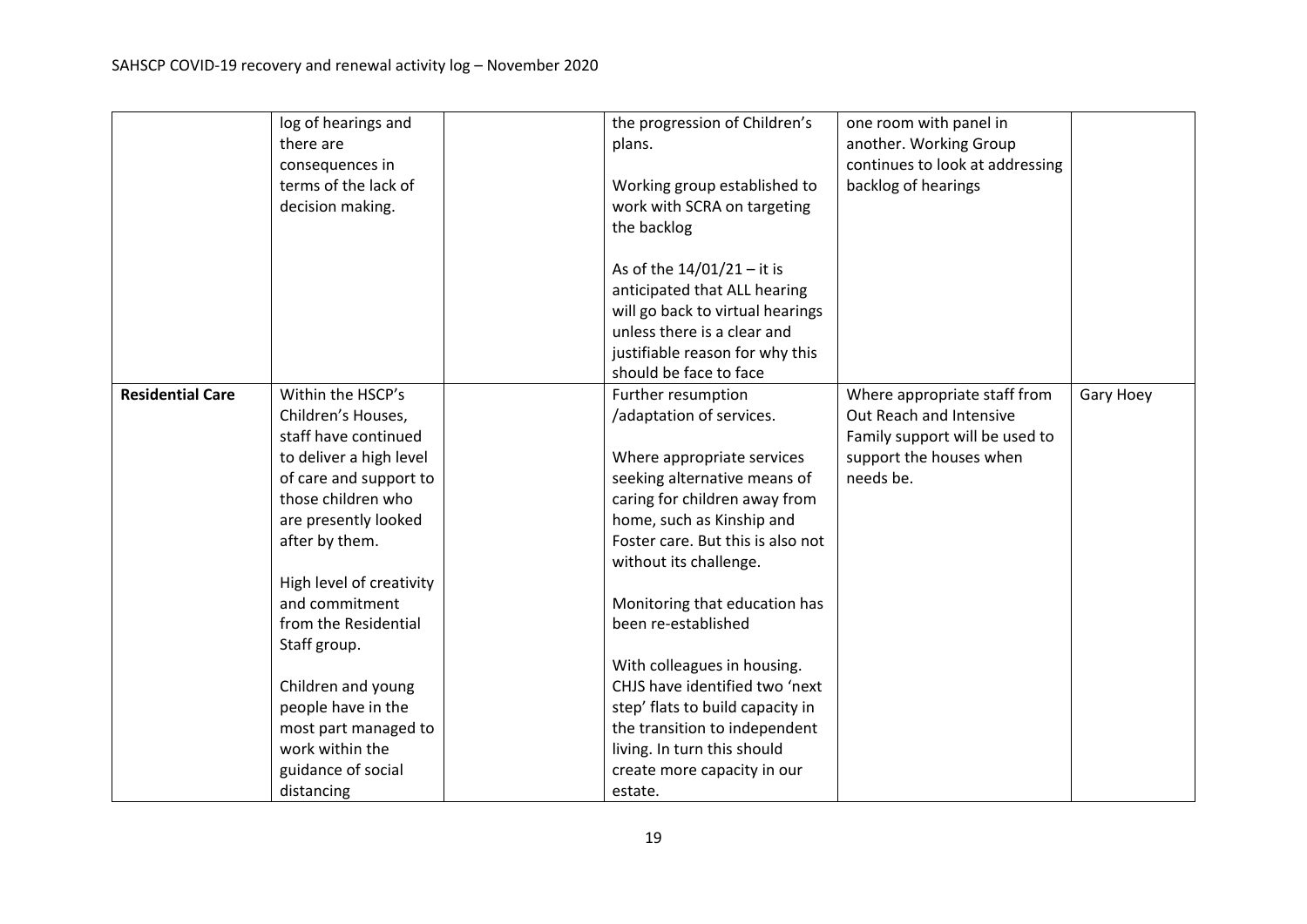|                         | Occasional embargo<br>on the admittance of<br>any new Children or<br>Young People to the<br>Children's houses,<br>due to Covid-19 has<br>been challenging |                                      | The resolution of the staffing<br>rota has identified support<br>staff to assist young people<br>returning from OWA or<br>transitioning to independent<br>living.<br>Planning work has resumed<br>with PDS to create<br>independent flat within<br>Cunningham House.<br>Two additional emergency<br>carers have been identified<br>and assessment has began.<br>They will be able to provide<br>emergency placements for<br>children and young people up<br>to a maximum of 72 hours.<br>There is pressure in the<br>Children's houses at the<br>moment with 12 staff off - this<br>is being managed through the<br>use of a three rota system,<br>which appears to work and<br>keep consistency of staffing,<br>but also supporting<br>relationships. |           |
|-------------------------|-----------------------------------------------------------------------------------------------------------------------------------------------------------|--------------------------------------|--------------------------------------------------------------------------------------------------------------------------------------------------------------------------------------------------------------------------------------------------------------------------------------------------------------------------------------------------------------------------------------------------------------------------------------------------------------------------------------------------------------------------------------------------------------------------------------------------------------------------------------------------------------------------------------------------------------------------------------------------------|-----------|
| <b>Family Placement</b> | <b>Fostering Panel are</b><br>now meeting again                                                                                                           | As at end of August<br>there were 66 | This will enable the passing of<br>more foster carers, creating                                                                                                                                                                                                                                                                                                                                                                                                                                                                                                                                                                                                                                                                                        | Gary Hoey |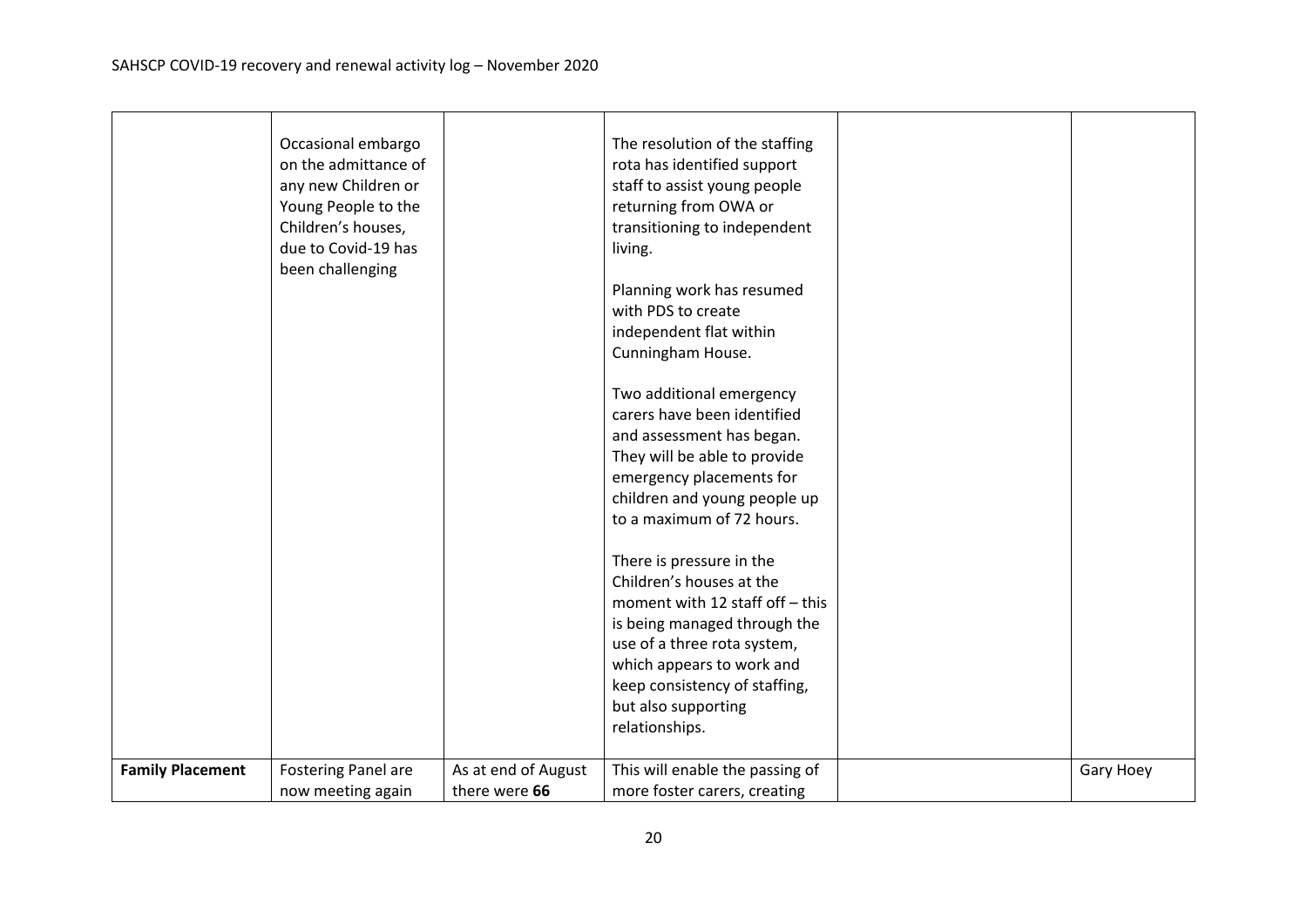|                          | using appropriate       | fostering                  | additional capacity for care of |                                  |              |
|--------------------------|-------------------------|----------------------------|---------------------------------|----------------------------------|--------------|
|                          | technology              | households, 100            | children who can't live at      |                                  |              |
|                          |                         | Looked After               | home.                           |                                  |              |
|                          | The team continue to    | Children in Foster         |                                 |                                  |              |
|                          | support children and    | placements with            |                                 |                                  |              |
|                          | foster carers, through  | Local Authority            |                                 |                                  |              |
|                          | a variety of means,     | Carers, 24 Looked          |                                 |                                  |              |
|                          | reducing the risk of    | After Children with        |                                 |                                  |              |
|                          | placement break         | <b>Private Foster</b>      |                                 |                                  |              |
|                          | down and children       | Agencies and 12            | Increase capacity of internal   | There has been approval for      |              |
|                          | being accommodated      | Looked After               | foster placement.               | additional Team Leader hours     |              |
|                          | in external residential | Children with              |                                 | and also additional SWer and     |              |
|                          | placements              | Prospective                |                                 | Admin support to enable the      |              |
|                          |                         | Adopters.                  |                                 | recruitment and retention of     |              |
|                          |                         |                            |                                 | Foster Carers, this is on going. |              |
|                          | Training of 6 new       |                            |                                 |                                  |              |
|                          | foster internal foster  |                            |                                 |                                  |              |
|                          | carers has begun on     |                            |                                 |                                  |              |
|                          | MS Teams.               |                            |                                 |                                  |              |
| <b>Children with</b>     | All cases reviewed      | Targeted response          | Continued review of all cases 4 |                                  | Jayne Miller |
| <b>Disabilities Team</b> | and triaged to Stage    | to meet the needs          | weekly                          |                                  |              |
|                          | into Stage 1, 2 and 3   | of the 335 families        |                                 |                                  |              |
|                          | Responses - with        | supported by               |                                 |                                  |              |
|                          | Stage 1 identified as   | Children and               |                                 |                                  |              |
|                          | requiring a practical   | <b>Families Disability</b> |                                 |                                  |              |
|                          | break from caring       | Team in place and          |                                 |                                  |              |
|                          | duties to avoid family  | remains under              |                                 |                                  |              |
|                          | breakdown or Child      | review                     |                                 |                                  |              |
|                          | Protection / Adult      |                            |                                 |                                  |              |
|                          | Support and             | Review of this             |                                 |                                  |              |
|                          | Protection response     | strategy at 6 month        |                                 |                                  |              |
|                          | as families reached     | point evidences no         |                                 |                                  |              |
|                          | point of exhaustion     | child or young adult       |                                 |                                  |              |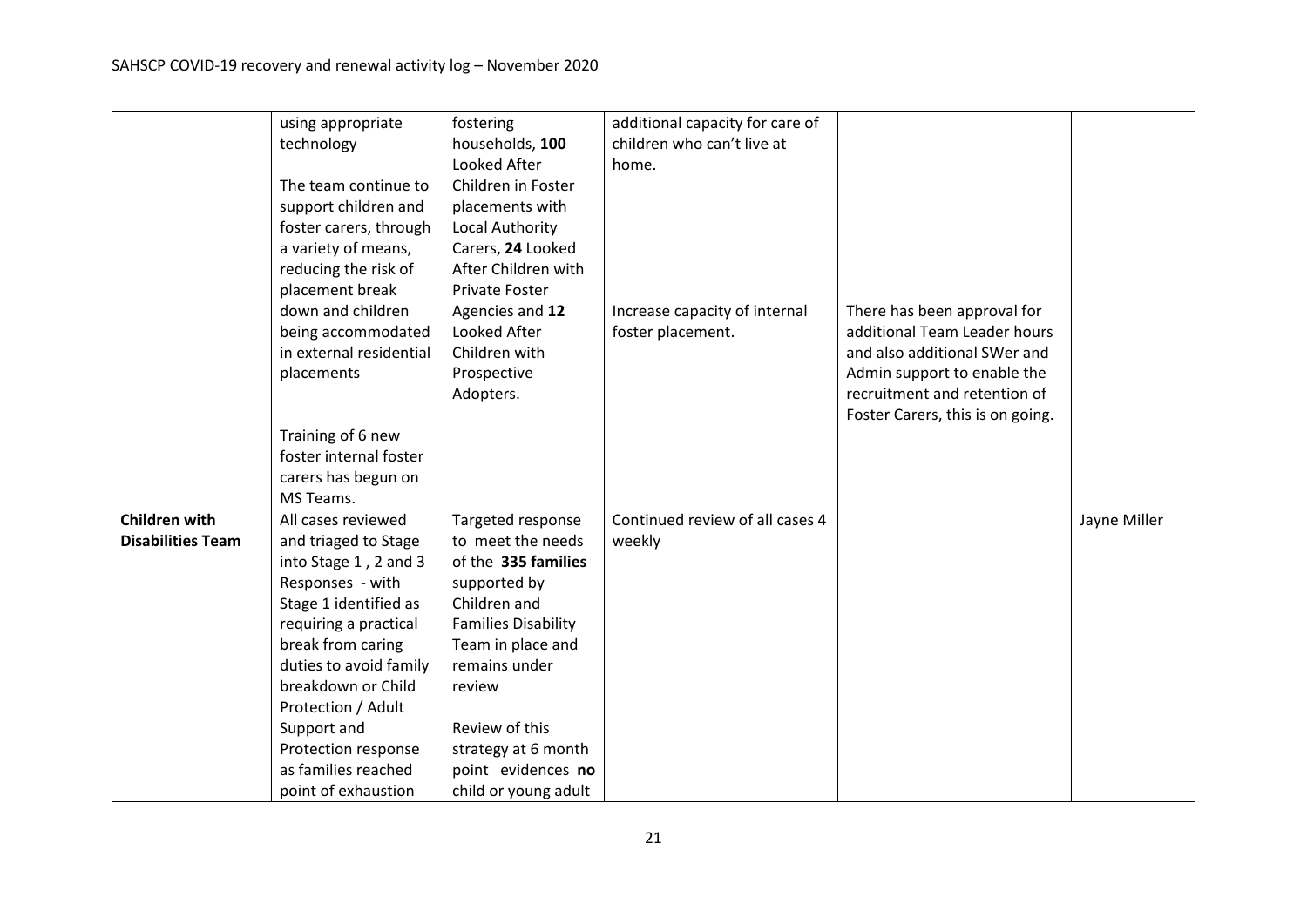| with potential poor        | allocated to and           |  |  |
|----------------------------|----------------------------|--|--|
| responses to care          | supported by               |  |  |
| needs                      | Children and               |  |  |
|                            | <b>Families Disability</b> |  |  |
| . The Stage 1 supports     | Team required              |  |  |
| included children with     | accommodation /            |  |  |
| complex health care        | families placed in         |  |  |
| needs, very                | position of `I cannot      |  |  |
| challenging                | continue to care`          |  |  |
| behaviour, Kinship         |                            |  |  |
| and Foster Carers and      |                            |  |  |
| young adults with          |                            |  |  |
| impacting mental           |                            |  |  |
| health issues.             |                            |  |  |
|                            |                            |  |  |
|                            |                            |  |  |
| . A Children and           |                            |  |  |
| <b>Families Disability</b> |                            |  |  |
| Team 'in house'            |                            |  |  |
| Resource Group             |                            |  |  |
| established at the         |                            |  |  |
| start of Covid remains     |                            |  |  |
| in place to ensure         |                            |  |  |
| needs are reassessed       |                            |  |  |
| and resources              |                            |  |  |
| prioritised. This          |                            |  |  |
| includes review of         |                            |  |  |
| care requirements          |                            |  |  |
| every 4 weeks and          |                            |  |  |
| care plans and             |                            |  |  |
| supports adjusted          |                            |  |  |
| accordingly.               |                            |  |  |
|                            |                            |  |  |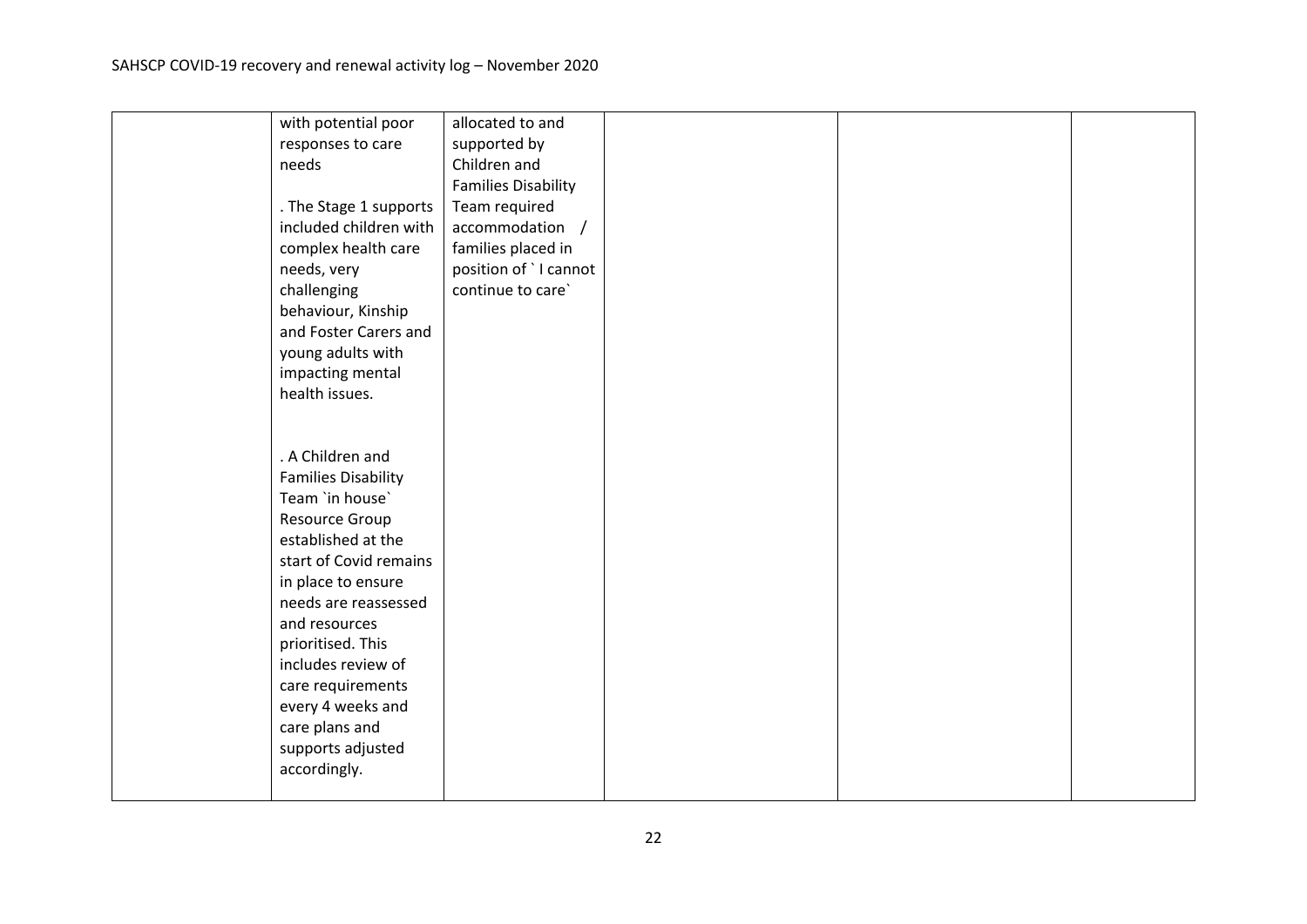| <b>Quality Assurance</b> | Looked after reviews   | Continue all meetings virtually | Jayne Miller |
|--------------------------|------------------------|---------------------------------|--------------|
| <b>Review Officers</b>   | continue to take place |                                 |              |
|                          | virtually on Skype or  | Consider face to face support   |              |
|                          | other online           | options for families effected   |              |
|                          | platforms.             | by decisions around             |              |
|                          |                        | permanence                      |              |
|                          | Increase in number of  |                                 |              |
|                          | professional           |                                 |              |
|                          | attendees including    |                                 |              |
|                          | parents and            |                                 |              |
|                          | children/young         |                                 |              |
|                          | people invited to      |                                 |              |
|                          | reviews                |                                 |              |
|                          |                        |                                 |              |
|                          | Co working with        |                                 |              |
|                          | <b>Champions Board</b> |                                 |              |
|                          | members to ensure      |                                 |              |
|                          | views of young people  |                                 |              |
|                          | are gathered, as well  |                                 |              |
|                          | as increased ability   |                                 |              |
|                          | for parents to discuss |                                 |              |
|                          | their Child Plan prior |                                 |              |
|                          | to Looked after        |                                 |              |
|                          | reviews with the       |                                 |              |
|                          | QAROS directly.        |                                 |              |

| <b>Child Health</b> |  |
|---------------------|--|
| $\sim$              |  |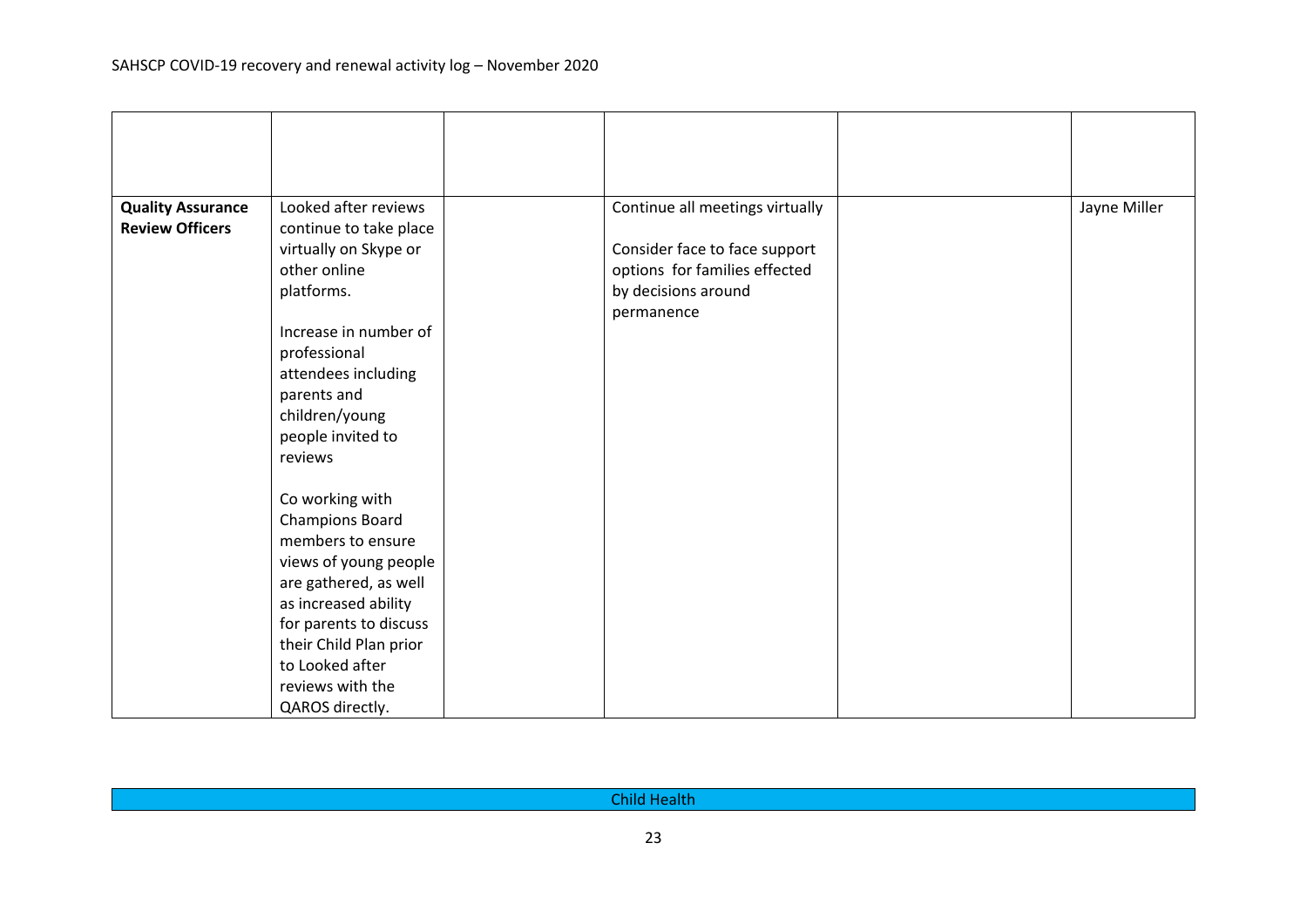| <b>Service</b>         | <b>Current situation</b>           | <b>Key figures</b> | <b>Activity planned</b> | <b>Comments / national</b> | <b>Person responsible</b> |
|------------------------|------------------------------------|--------------------|-------------------------|----------------------------|---------------------------|
|                        |                                    |                    |                         | guidance                   |                           |
| <b>Health visiting</b> | Antenatal contacts undertaken      |                    | Continued delivery of   | Will require to revisit    | Jayne Miller              |
|                        | virtually;                         |                    | services. No            | method of delivery         |                           |
|                        | Pre-birth screening for            |                    | immediate changes       | based on availability of   |                           |
|                        | vulnerable families continued      |                    | over winter period.     | staffing if impacted by    |                           |
|                        | with SW/ Safeguarding              |                    |                         | seasonal flu               |                           |
|                        | midwives;                          |                    |                         |                            |                           |
|                        |                                    |                    |                         | Reflects Scottish          |                           |
|                        | Face to face home visits           |                    |                         | Government guidance        |                           |
|                        | continued for families at key      |                    |                         | for Health Visiting,       |                           |
|                        | stages including 11 to 14 days     |                    |                         | School Nursing and         |                           |
|                        | and 6 to 8 week developmental      |                    |                         | Looked after Childrens     |                           |
|                        | assessments and 27-30 months.      |                    |                         | nursing                    |                           |
|                        | <b>Current Government guidance</b> |                    |                         |                            |                           |
|                        | states face to face contact        |                    |                         |                            |                           |
|                        | should be made at these key        |                    |                         |                            |                           |
|                        | stages - all Staff are using their |                    |                         |                            |                           |
|                        | professional judgement and         |                    |                         |                            |                           |
|                        | offering either face to face or    |                    |                         |                            |                           |
|                        | remote contacts to all other       |                    |                         |                            |                           |
|                        | contacts to ensure children and    |                    |                         |                            |                           |
|                        | families are supported. Any        |                    |                         |                            |                           |
|                        | contacts made remotely by          |                    |                         |                            |                           |
|                        | telephone or virtual connection    |                    |                         |                            |                           |
|                        | may require follow-up face to      |                    |                         |                            |                           |
|                        | face contact at home to            |                    |                         |                            |                           |
|                        | complete full assessment and       |                    |                         |                            |                           |
|                        | provide further support to         |                    |                         |                            |                           |
|                        | children and families.             |                    |                         |                            |                           |
|                        | Children requiring additional      |                    |                         |                            |                           |
|                        | support seen at home where         |                    |                         |                            |                           |
|                        | required;                          |                    |                         |                            |                           |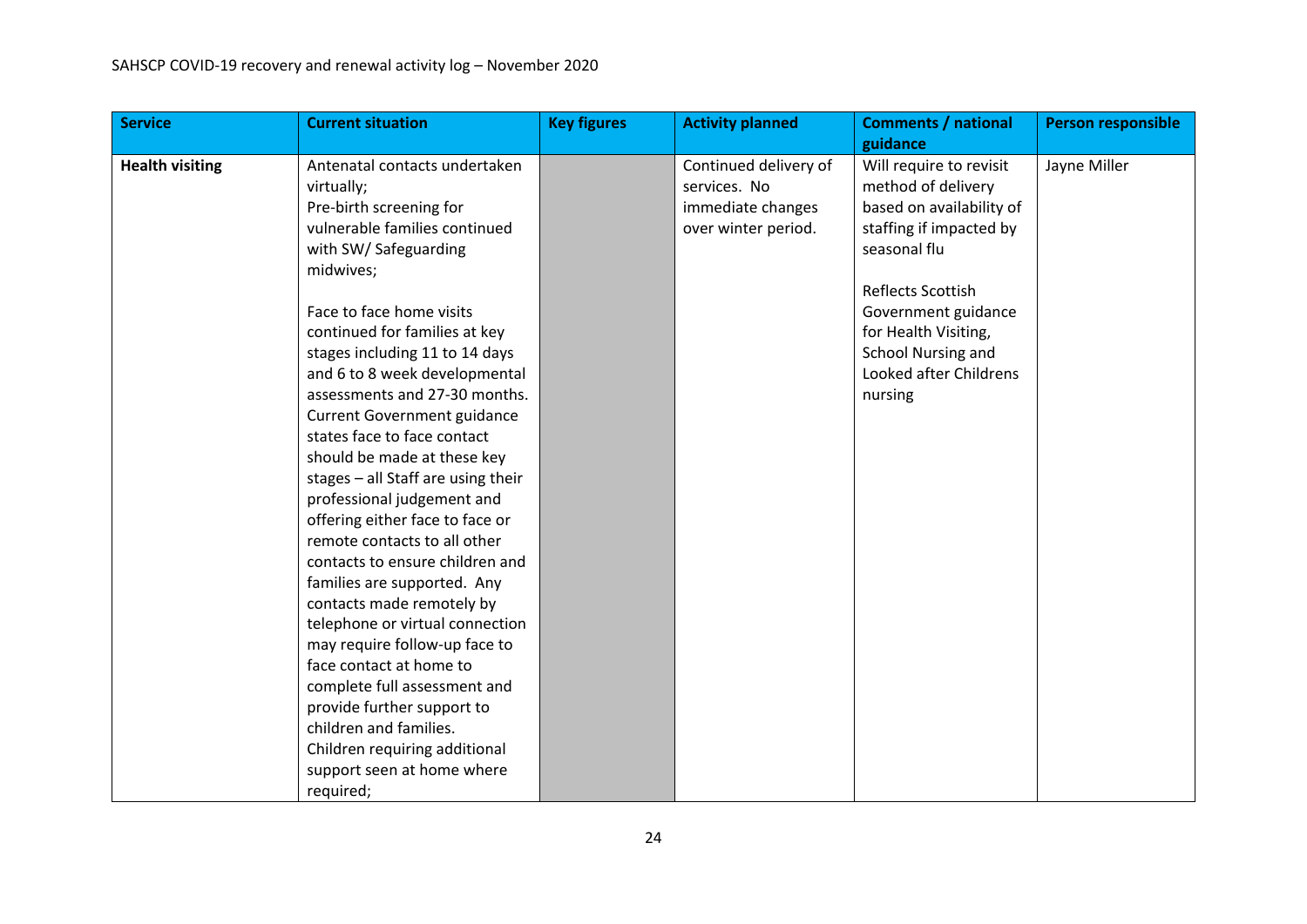| multiagency meetings continue     |                                                                                                                                                                                                                                                                                                                                                                                                                                                                                                                                                                                                                                                                  |                       |                                                                                   |                                                                                                                                                                                    |
|-----------------------------------|------------------------------------------------------------------------------------------------------------------------------------------------------------------------------------------------------------------------------------------------------------------------------------------------------------------------------------------------------------------------------------------------------------------------------------------------------------------------------------------------------------------------------------------------------------------------------------------------------------------------------------------------------------------|-----------------------|-----------------------------------------------------------------------------------|------------------------------------------------------------------------------------------------------------------------------------------------------------------------------------|
| to be attended by HVs via         |                                                                                                                                                                                                                                                                                                                                                                                                                                                                                                                                                                                                                                                                  |                       |                                                                                   |                                                                                                                                                                                    |
| virtual platform to review and    |                                                                                                                                                                                                                                                                                                                                                                                                                                                                                                                                                                                                                                                                  |                       |                                                                                   |                                                                                                                                                                                    |
| update Child's Plan.              |                                                                                                                                                                                                                                                                                                                                                                                                                                                                                                                                                                                                                                                                  |                       |                                                                                   |                                                                                                                                                                                    |
| Support continues for children    |                                                                                                                                                                                                                                                                                                                                                                                                                                                                                                                                                                                                                                                                  | Continued delivery of | Will require to revisit                                                           | Jayne Miller                                                                                                                                                                       |
| with additional HPI in line with  |                                                                                                                                                                                                                                                                                                                                                                                                                                                                                                                                                                                                                                                                  | services.             | method of delivery                                                                |                                                                                                                                                                                    |
| needs identified in line with the |                                                                                                                                                                                                                                                                                                                                                                                                                                                                                                                                                                                                                                                                  |                       |                                                                                   |                                                                                                                                                                                    |
| Team Around the Child             |                                                                                                                                                                                                                                                                                                                                                                                                                                                                                                                                                                                                                                                                  |                       |                                                                                   |                                                                                                                                                                                    |
|                                   |                                                                                                                                                                                                                                                                                                                                                                                                                                                                                                                                                                                                                                                                  |                       | seasonal flu                                                                      |                                                                                                                                                                                    |
|                                   |                                                                                                                                                                                                                                                                                                                                                                                                                                                                                                                                                                                                                                                                  |                       |                                                                                   |                                                                                                                                                                                    |
|                                   |                                                                                                                                                                                                                                                                                                                                                                                                                                                                                                                                                                                                                                                                  |                       |                                                                                   |                                                                                                                                                                                    |
|                                   |                                                                                                                                                                                                                                                                                                                                                                                                                                                                                                                                                                                                                                                                  |                       |                                                                                   |                                                                                                                                                                                    |
|                                   |                                                                                                                                                                                                                                                                                                                                                                                                                                                                                                                                                                                                                                                                  |                       |                                                                                   |                                                                                                                                                                                    |
|                                   |                                                                                                                                                                                                                                                                                                                                                                                                                                                                                                                                                                                                                                                                  |                       |                                                                                   |                                                                                                                                                                                    |
|                                   |                                                                                                                                                                                                                                                                                                                                                                                                                                                                                                                                                                                                                                                                  |                       |                                                                                   |                                                                                                                                                                                    |
|                                   |                                                                                                                                                                                                                                                                                                                                                                                                                                                                                                                                                                                                                                                                  |                       |                                                                                   |                                                                                                                                                                                    |
|                                   |                                                                                                                                                                                                                                                                                                                                                                                                                                                                                                                                                                                                                                                                  |                       |                                                                                   |                                                                                                                                                                                    |
|                                   |                                                                                                                                                                                                                                                                                                                                                                                                                                                                                                                                                                                                                                                                  |                       |                                                                                   |                                                                                                                                                                                    |
|                                   |                                                                                                                                                                                                                                                                                                                                                                                                                                                                                                                                                                                                                                                                  |                       |                                                                                   |                                                                                                                                                                                    |
|                                   |                                                                                                                                                                                                                                                                                                                                                                                                                                                                                                                                                                                                                                                                  |                       |                                                                                   |                                                                                                                                                                                    |
|                                   |                                                                                                                                                                                                                                                                                                                                                                                                                                                                                                                                                                                                                                                                  |                       |                                                                                   |                                                                                                                                                                                    |
|                                   |                                                                                                                                                                                                                                                                                                                                                                                                                                                                                                                                                                                                                                                                  |                       |                                                                                   |                                                                                                                                                                                    |
|                                   |                                                                                                                                                                                                                                                                                                                                                                                                                                                                                                                                                                                                                                                                  |                       |                                                                                   |                                                                                                                                                                                    |
|                                   | Use of technology such as<br>Attend Anywhere/Near Me<br>rolled out to support Universal<br>Health Visiting pathway<br>contacts and reviews;<br>Increased contact with the<br>Team Around the Child to<br>support most vulnerable<br>families<br>TAC meetings and other<br>approach in conjunction with<br>partner agencies.<br>Being prioritised on a risk-<br>assessed basis. Request for<br>assistance process remains in<br>place.<br>10 pathway areas identified.<br>During pandemic the focus will<br>be on four key areas:<br>Emotional health and wellbeing;<br>Looked after children - Cel16<br>Health assessments; Young<br>carers and Child Protection |                       | Primary 1 child health<br>surveillance<br>commences week<br>beginning 08/03/2021. | based on availability of<br>staffing if impacted by<br>Reflects Scottish<br>Government guidance<br>for Health Visiting,<br>School Nursing and<br>Looked after Childrens<br>nursing |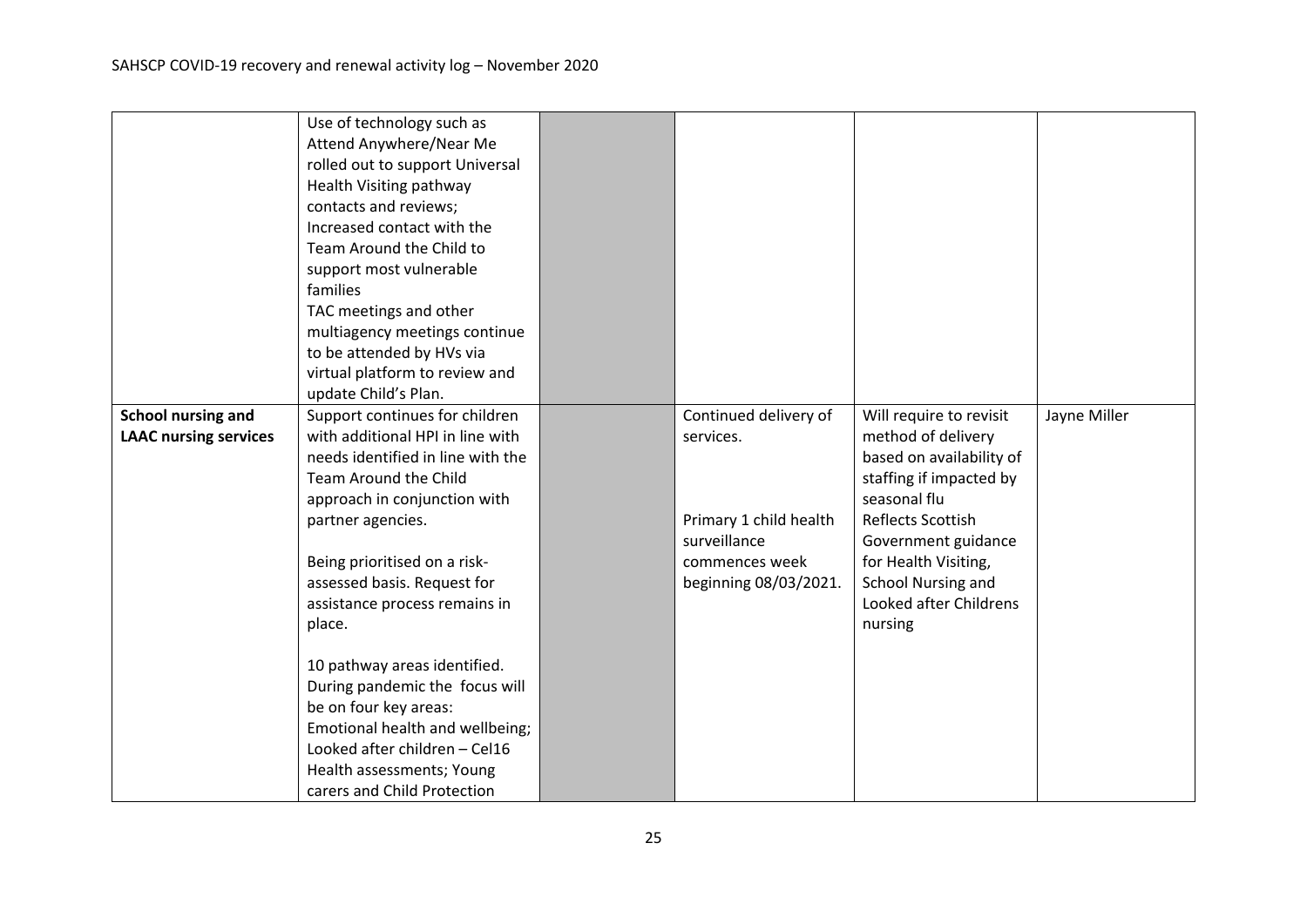|              | Support continues for Looked<br>After Children in line with CEL<br>16                                                                                                                                                                                                                                                                                                                                                                                                                                                                                                                                                              |                                          |                                                                                                                                                                                  |                                                                              |              |
|--------------|------------------------------------------------------------------------------------------------------------------------------------------------------------------------------------------------------------------------------------------------------------------------------------------------------------------------------------------------------------------------------------------------------------------------------------------------------------------------------------------------------------------------------------------------------------------------------------------------------------------------------------|------------------------------------------|----------------------------------------------------------------------------------------------------------------------------------------------------------------------------------|------------------------------------------------------------------------------|--------------|
| Immunisation | Focus on:<br>Continued to provide Preschool<br>Immunisations based within GP<br>practices throughout Lockdown;<br>High rates maintained for<br>primary Immunisation schedule;<br>Additional support to families<br>via text and telephone to<br>encourage uptake;<br>Plan to increase support to<br>practise where service provision<br>not in place in line with VTP;<br>Children's 2 to 5 years flu<br>delivery commenced within GP<br>practices and community clinics<br>Support provided to elderly<br><b>Housebound Covid vaccination</b><br>programme to support DN<br>colleagues and community<br>mass vaccination centres. | <b>ISD</b><br>Immunisation<br>statistics | Continued delivery of<br>services. Support will<br>be provided in<br>delivering Primary 1<br>child health<br>surveillance checks<br>which commence week<br>beginning 08/03/2021. | Will require to consider<br>alternative venues for<br>delivery if uptake low | Jayne Miller |

| Justice        |                          |                    |                         |                                 |                        |
|----------------|--------------------------|--------------------|-------------------------|---------------------------------|------------------------|
| <b>Service</b> | <b>Current situation</b> | <b>Key figures</b> | <b>Activity planned</b> | Comments / national<br>guidance | l Person responsible l |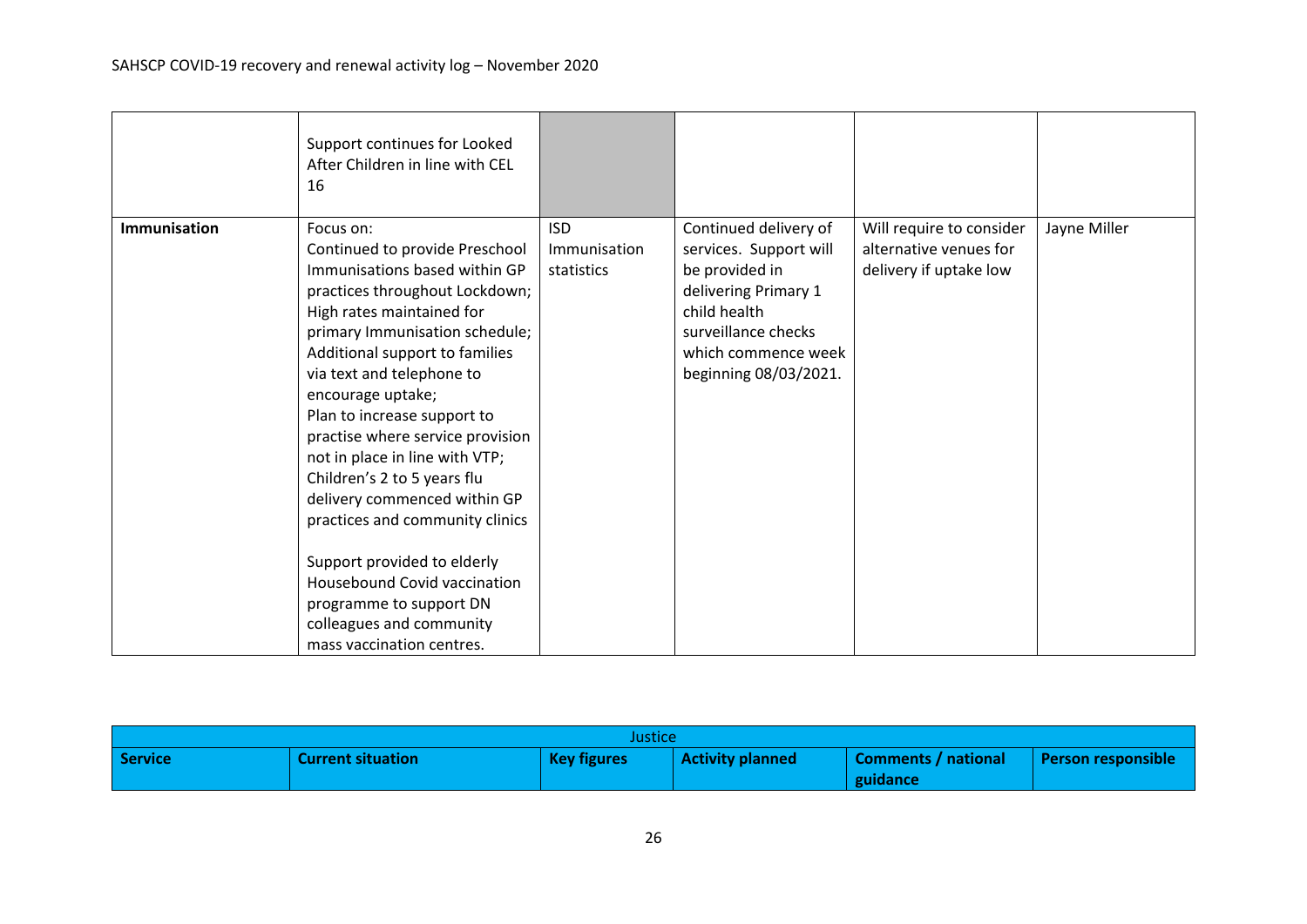| General             | Statutory services are being        | There are    | We continue to          | we continue to support    | Jackie Hamilton |
|---------------------|-------------------------------------|--------------|-------------------------|---------------------------|-----------------|
|                     | delivered on an adapted model,      | currently 56 | support and             | people being released     |                 |
|                     | prioritising MAPPA cases, and       | MAPPA cases. | coordinate the release  | and ensuring that they    |                 |
|                     | those most vulnerable and in        |              | of prisoners and        | access services quickly.  |                 |
|                     | need service users.                 |              | ensure that they have   | Working with 3rd Sector   |                 |
|                     |                                     |              | suitable                | on this                   |                 |
|                     | Online support and appropriate      |              | accommodation,          |                           |                 |
|                     | face to face contact with           |              | access to GP, benefits, |                           |                 |
|                     | appropriate safety measures in      |              | addiction services as   |                           |                 |
|                     | place.                              |              | well as access to basic |                           |                 |
|                     |                                     |              | food supplies on        |                           |                 |
|                     |                                     |              | release.                |                           |                 |
|                     |                                     |              | This continues with     |                           |                 |
|                     |                                     |              | challenges around the   |                           |                 |
|                     |                                     |              | virtual custody court   |                           |                 |
| <b>CJSW</b> reports | Working through a back log of       |              | Working through         | Courts have not fully     | Jackie Hamilton |
|                     | <b>Criminal Justice Social Work</b> |              | backlog of reports.     | upscaled and there is     |                 |
|                     | reports                             |              |                         | still a backlog of cases. |                 |
|                     |                                     |              | Courts have not fully   | Slow build of court       |                 |
|                     | Completing reports in a Socially    |              | resumed and still       | reports.                  |                 |
|                     | Distanced way, proves difficult.    |              | awaiting full increase  |                           |                 |
|                     |                                     |              | in reports              | Courts have reduced       |                 |
|                     |                                     |              |                         | business again and have   |                 |
|                     |                                     |              |                         | virtual courts in place   |                 |
| <b>Unpaid work</b>  | Unpaid Work resumed on a very       |              | Further resumption of   | <b>Request from COSLA</b> | Jackie Hamilton |
|                     | small scale, ensuring compliance    |              | unpaid work where       | and Justice Standing      |                 |
|                     | with Covid-19 guidance on Social    |              | feasible                | Committee has been        |                 |
|                     | Distancing. Numbers are             |              |                         | made to Scottish          |                 |
|                     | restricted.                         |              | Discussions ongoing     | Government to reduce      |                 |
|                     |                                     |              | on a national level     | the numbers of            |                 |
|                     |                                     |              | acknowledging the       | outstanding hours.        |                 |
|                     |                                     |              | challenges              | Awaiting this being       |                 |
|                     |                                     |              |                         | heard at Justice          |                 |